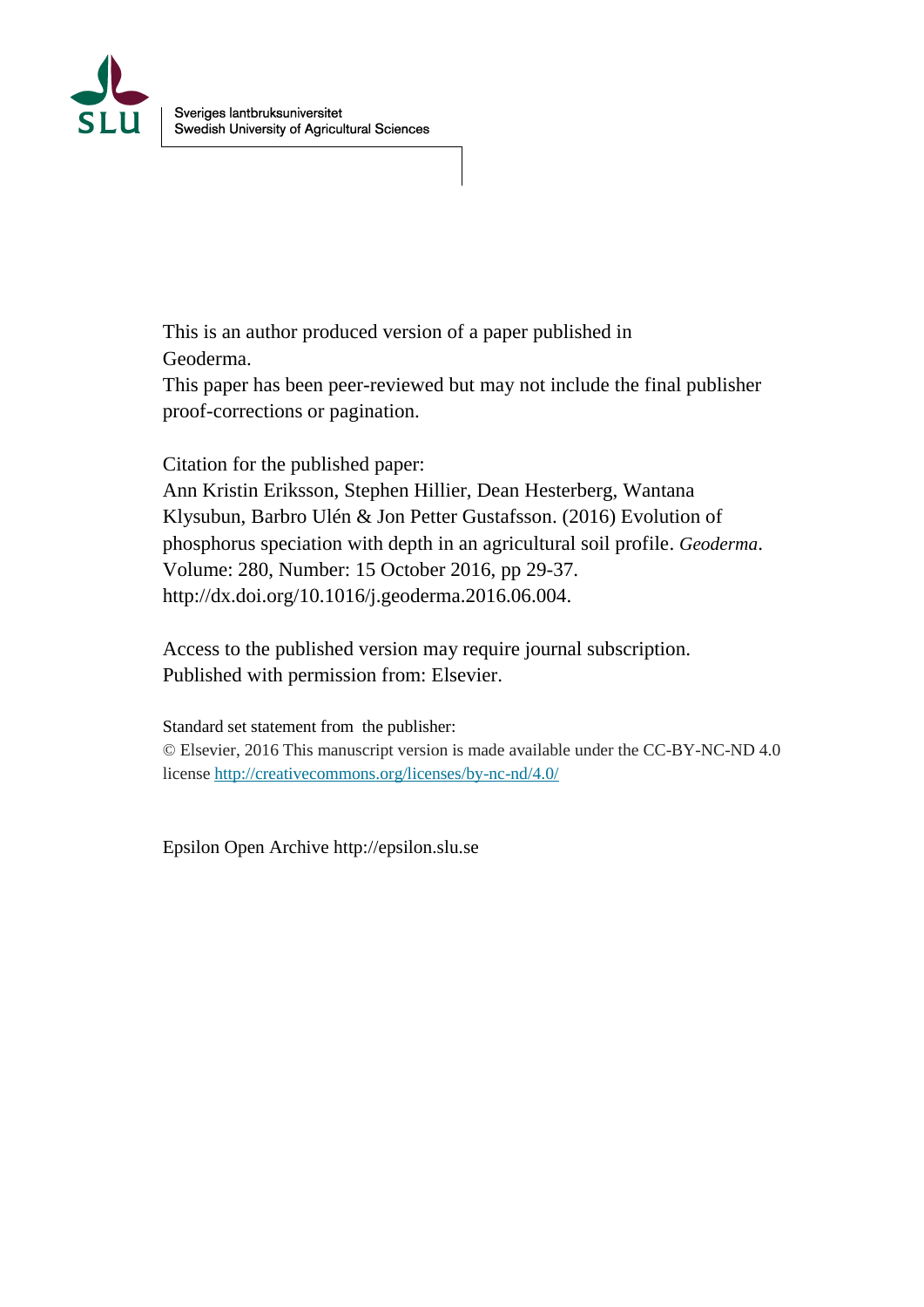NOTICE: this is the author's version of a work that was accepted for publication in Geoderma. A definitive version was subsequently published in *Geoderma* **280,** 29-37, 2016.<http://dx.doi.org/10.1016/j.geoderma.2016.06.004>

© 2016, Elsevier. Licensed under the Creative Commons Attribution-NonCommercial-NoDerivatives 4.0 International [http://creativecommons.org/licenses/by-nc-nd/4.0.](http://creativecommons.org/licenses/by-nc-nd/4.0)

# **Evolution of phosphorus speciation with depth in an agricultural soil profile**

Ann Kristin Eriksson<sup>a,\*</sup>, Stephen Hillier<sup>a,b</sup>, Dean Hesterberg<sup>c</sup>, Wantana Klysubun<sup>d</sup>, Barbro Ulén<sup>a</sup> and Jon Petter Gustafsson<sup>a,e</sup>

*a Department of Soil and Environment, Swedish University of Agricultural Sciences, P.O. Box 7014, SE-75007, Uppsala, Sweden. b The James Hutton Institute, Craigiebuckler, Aberdeen, AB15 8QH, United Kingdom c Department of Soil Science, North Carolina State University, Box 7619, Raleigh, NC 27695-7619, U.S. d Synchrotron Light Research Institute (SLRI), 111 University Avenue, Muang District, Nakhon Ratchasima 30000, Thailand e Division of Land and Water Resources Engineering, KTH Royal Institute of Technology, Teknikringen 76, 100 44 Stockholm, Sweden.*

\*Corresponding author: Ann Kristin Eriksson e-mail: ann.kristin.eriksson@slu.se phone: +46 18 671243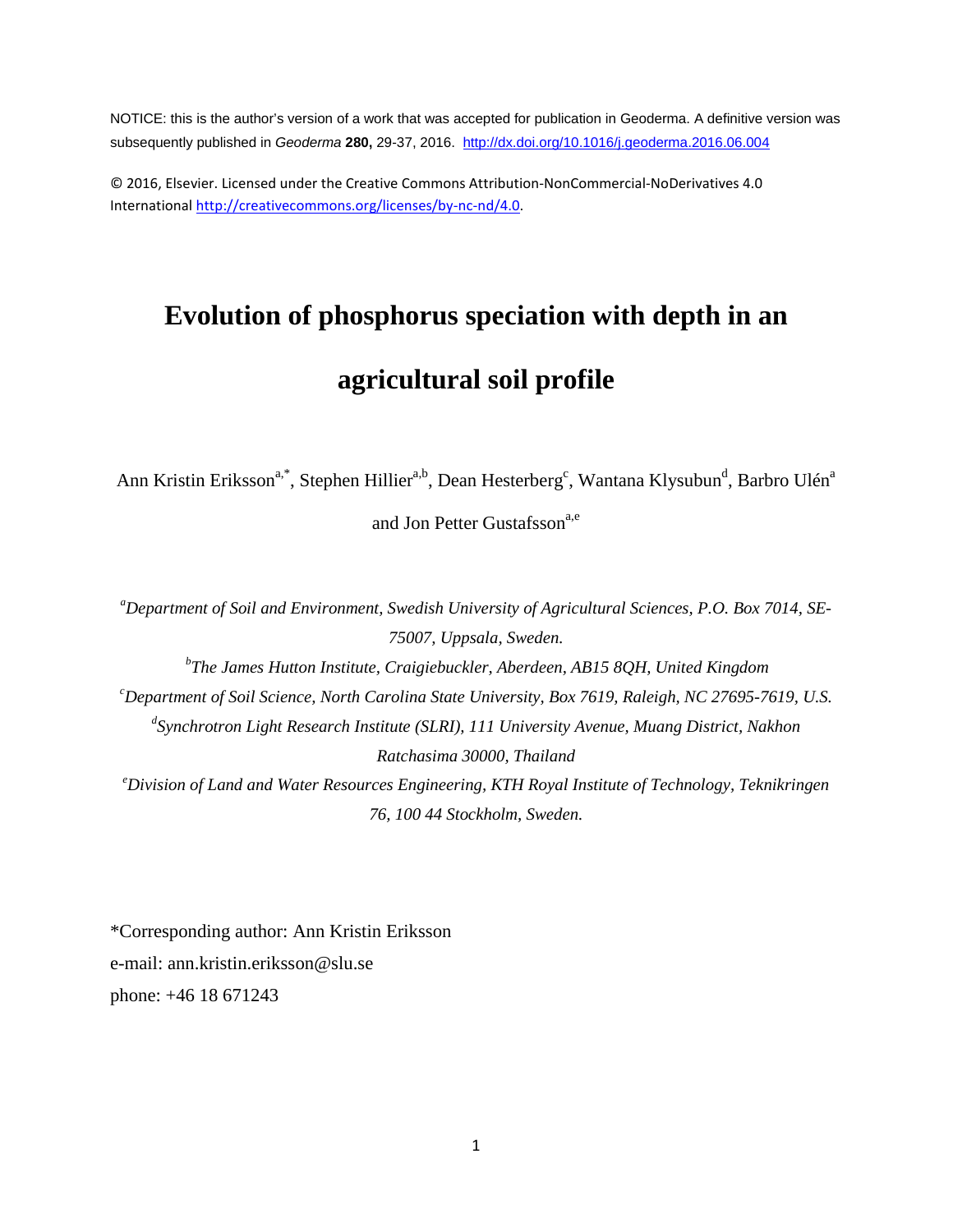# **Abstract**

With time, different soil-forming processes such as weathering, plant growth, accumulation of organic matter, and cultivation are likely to affect phosphorus (P) speciation. In this study, the depth distribution of P species was investigated for an agricultural clay soil, Lanna, Sweden. Small amounts of apatite-P was demonstrated in the topsoil whereas the speciation of P at 70-100 cm depth consisted of approximately 86 % apatite according to P K-edge XANES (X-ray absorption near-edge structure) spectroscopy. Because there were only minor differences in bulk mineralogy and texture, these variations in P speciation were interpreted as the result of apatite weathering of the topsoil. Speciation modeling on soil extracts supported this idea: hydroxyapatite was not thermodynamically stable in the top 50 cm of the soil. Apatite was enriched in the bulk soil relative to the clay fraction, as expected during apatite dissolution. Combined results from batch experiments, XANES spectroscopy and X-ray diffraction suggested chemical transformations of the topsoil as a result from accumulation of organic matter and airing from tillage followed by enhanced weathering of apatite, amphiboles, clay minerals, and iron oxides. This caused the formation of poorly crystalline secondary iron and aluminum (hydr)oxides in the topsoil, which retained part of the released P from apatite. Other P was incorporated into organic forms. Furthermore, the results also showed that short-term acidification below the current pH value (below 5.5 in the topsoil and 7.2 in the deeper subsoil) caused significant solubilization of P. This is attributed to two different mechanisms: the instability of Al-containing sorbents (e.g. Al hydroxides) at low pH (in the topsoil), and the acidmediated dissolution of apatite (the subsoil).

**Keywords:** Acidification, Apatite, Clay, Secondary iron and aluminum (hydr)oxides, X-ray adsorption spectroscopy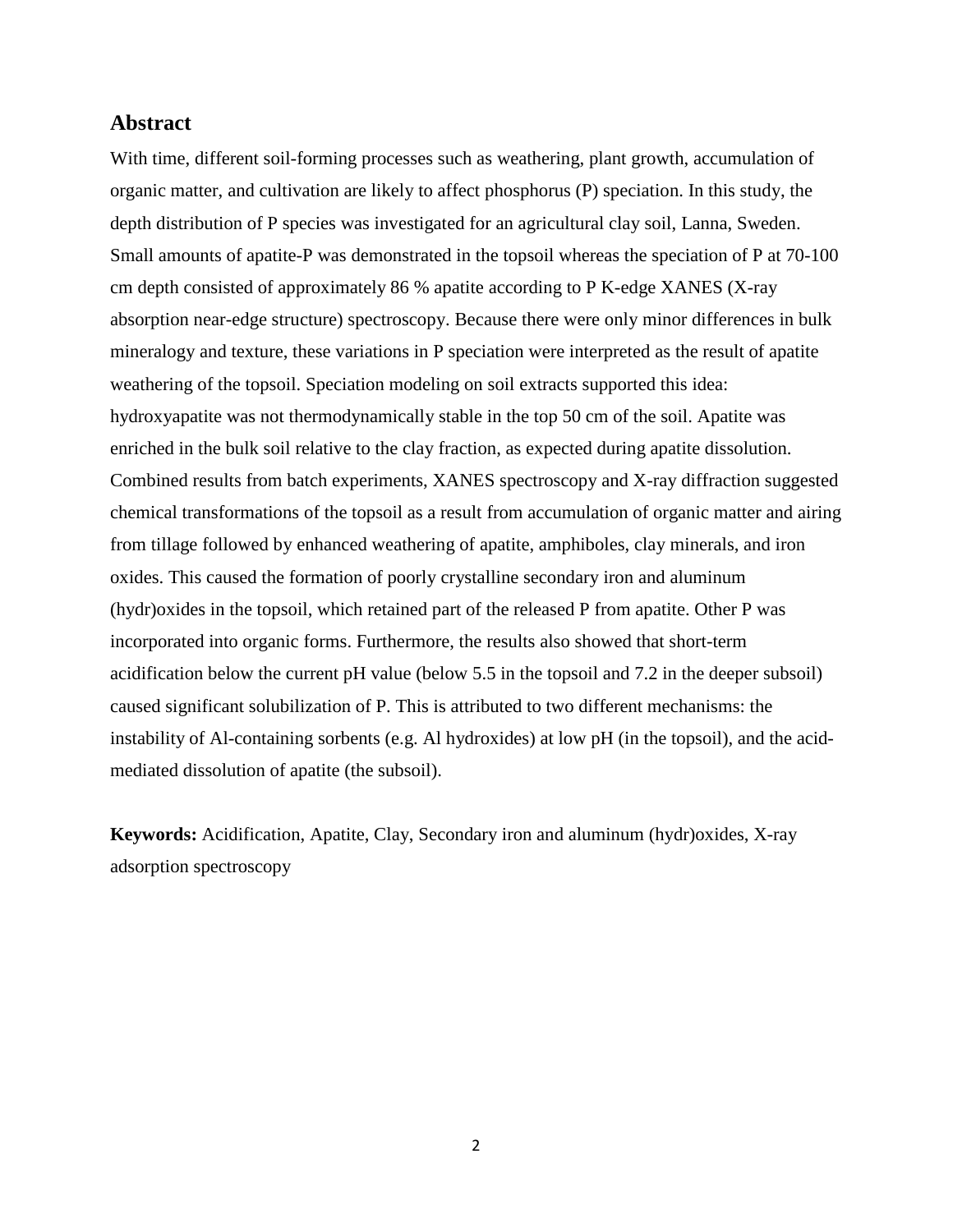# **1. Introduction**

The chemistry of phosphorus (P) in agricultural soils is of high relevance both due to its importance as a macronutrient, and to the risk of P leaching to surface waters where it may promote eutrophication (Bergström et al., 2015). Several factors determine the plant availability of P in soils and the risk of leaching; the pH value is one important factor. The pH value determines the extent of sorption to oxide surfaces as well as the solubility of calcium (Ca) phosphates. However, the impact of the pH value is complex and may result in different pHdependent P solubility relationships in different soils (Gustafsson et al., 2012). In non-calcareous clay soils, where iron (Fe) and aluminum (Al) (hydr)ous oxides are likely to have a significant role for P dynamics (Eriksson et al., 2015), the solubility of inorganic orthophosphate  $(PO<sub>4</sub>)$  ions (*e.g.* H<sub>2</sub>PO<sub>4</sub><sup>-</sup>, HPO<sub>4</sub><sup>2</sup>) is lowest at pH 6 to 7 (Gustafsson et al., 2012; Weng et al., 2011), and increases with decreasing pH. This result is not the expected one for soils rich in oxide mineral surfaces, as P adsorption on pure oxide minerals typically decreases with increasing pH due to lower positive surface charge of oxides (see e.g. Goldberg and Sposito, 1984). The instability and dissolution of Al-containing sorbents at low pH may explain the observed pH dependence (Gustafsson et al., 2012). Alternatively, a more extensive dissolution of Ca phosphates at lower pH may cause the observed pH dependence (Hartikainen and Simojoki, 1997). As far back as in the 1950, Mattson et al. found that in the clay soil from the Lanna experimental farm, Sweden, the solubility of phosphate  $(PO<sub>4</sub>)$  increased rapidly with decreasing pH. This trend was most pronounced in the subsoil and the authors hypothesized that Ca phosphates present in the subsoil dissolved at lower pH. However, the P release from soil is not only important in the short time term; it also may be a key element in pedogenesis (Walker and Syers, 1976). For these reasons, a large body of recent research has explored the speciation and solubility of P in agricultural soils (e.g. Beauchemin et al., 2003; Gustafsson et al., 2012; Weng et al., 2011). Beauchemin et al. (2003) demonstrated that Ca phosphates were present in five diverse soils, regardless of pH, between 5.5 and 7.6. The presence of Ca phosphate was also suggested for a clay soil with a history of high loads of manure P (Ulén & Snäll, 2008). Furthermore, soils containing hydroxy polymers in the interlayer area of clay minerals have shown increased affinity of P sorption (Karathanasis & Shumaker, 2009). In addition, other clay minerals such as kaolinite, montmorillonite and illite may be of importance for P sorption (Manning and Goldberg, 1996).

3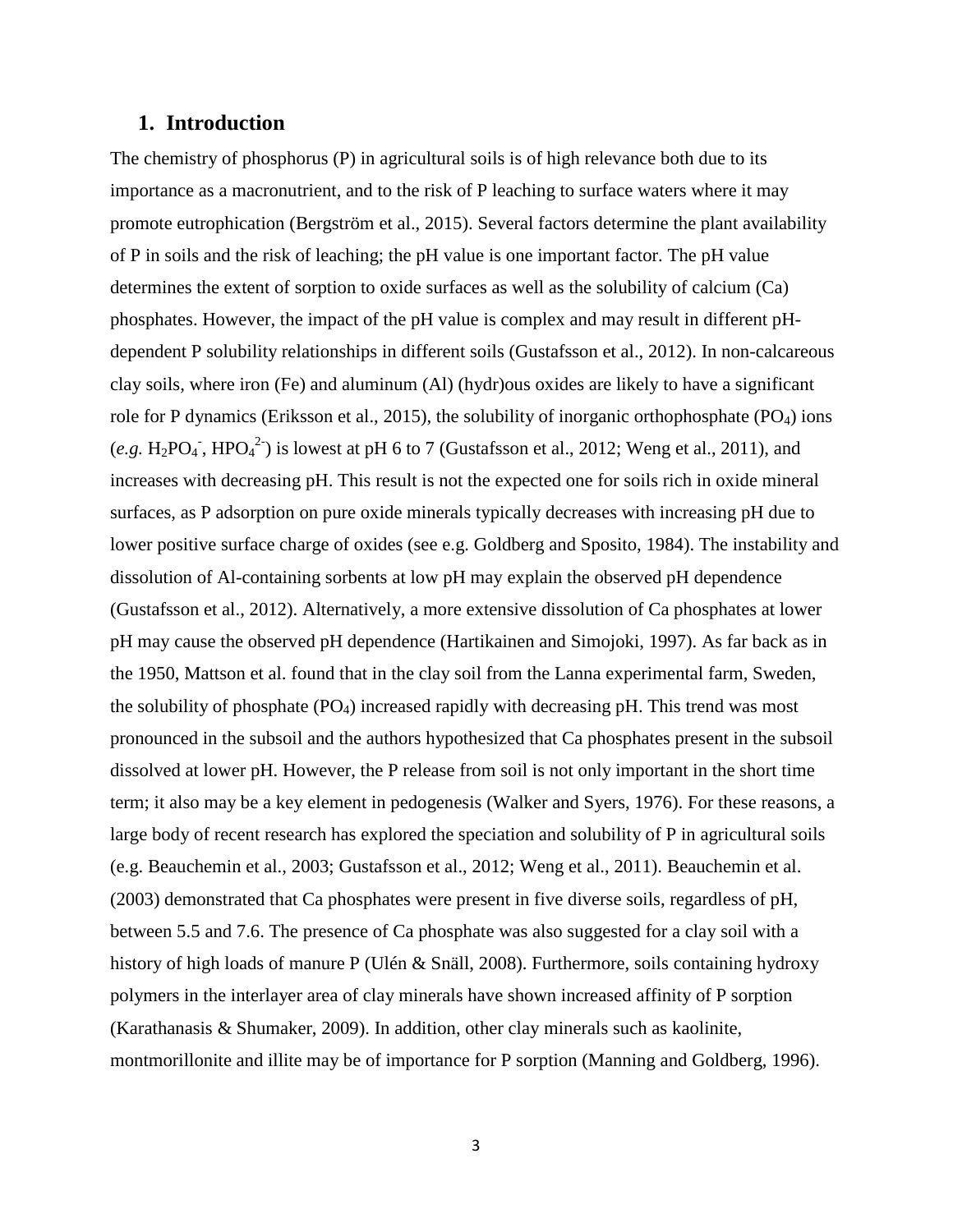Information on P speciation is required to understand both fast and slow processes that make P available for plants and to determine the extent of P mobilization. X-ray absorption near edge structure (XANES) spectroscopy is one available tool (e.g. Beauchemin et al., 2003; Hesterberg et al., 1999; Khare et al., 2004). Using XANES spectroscopy, it is possible to differentiate between different phosphate minerals and P adsorbed on oxide surfaces depending on the features of the XANES spectrum: (1) iron(III)-bound phosphate shows a distinct pre-edge peak; (2) calcium phosphates show post-edge shoulders that are unique for different calcium phosphate minerals; (3) organic phosphorus species have a broad white line peak, and; (4) adsorbed P commonly has a high white-line intensity (e.g. Franke and Hormes, 1995; Hesterberg et al., 1999). Additionally, valuable input to the understanding of P sorption may be provided from an analysis of the mineralogical composition of the soil.

The aim of this study was to investigate the speciation and solubility of P in a profile from a typical agricultural soil (Lanna) in southern Sweden, where earlier research has indicated contrasting P speciation and extractability within the pedon (Andersson et al., 2015; Mattson et al., 1950). Combined information on speciation (XANES spectroscopy), pH-dependent solubility (batch experiments), mineralogical analysis (X-ray diffraction), and speciation modelling, was used to identify important chemical processes influencing P availability and leaching.

## **2. Materials and methods**

## *2.1. The Lanna experimental farm*

Lanna is an experimental farm situated in the largest agricultural plain of southwestern Sweden  $(58°21'N 13°07'E)$ . The sampled soil is representative of the soil type commonly found on this plain (Johansson, 1944). During the last 12 years before sample collection perennial forage crops were grown at the site, and no fertilizers were added at the location where the samples were collected (Andersson et al., 2015; Andersson et al., 2013). The soil is classified as an Udertic Haploboroll with a silty clay topsoil and a clay subsoil both with strong coarse subangular blocky structure (Bergström et al., 1994). The mean annual temperature is  $6^{\circ}$ C and the precipitation is 560 mm. The farm, which is artificially drained, was established in 1929 and several studies regarding P in soils have been made at this site. Examples include effects of liming on soil P (Mattson et al., 1950), the influence of different soil management practices on P losses (Aronsson

4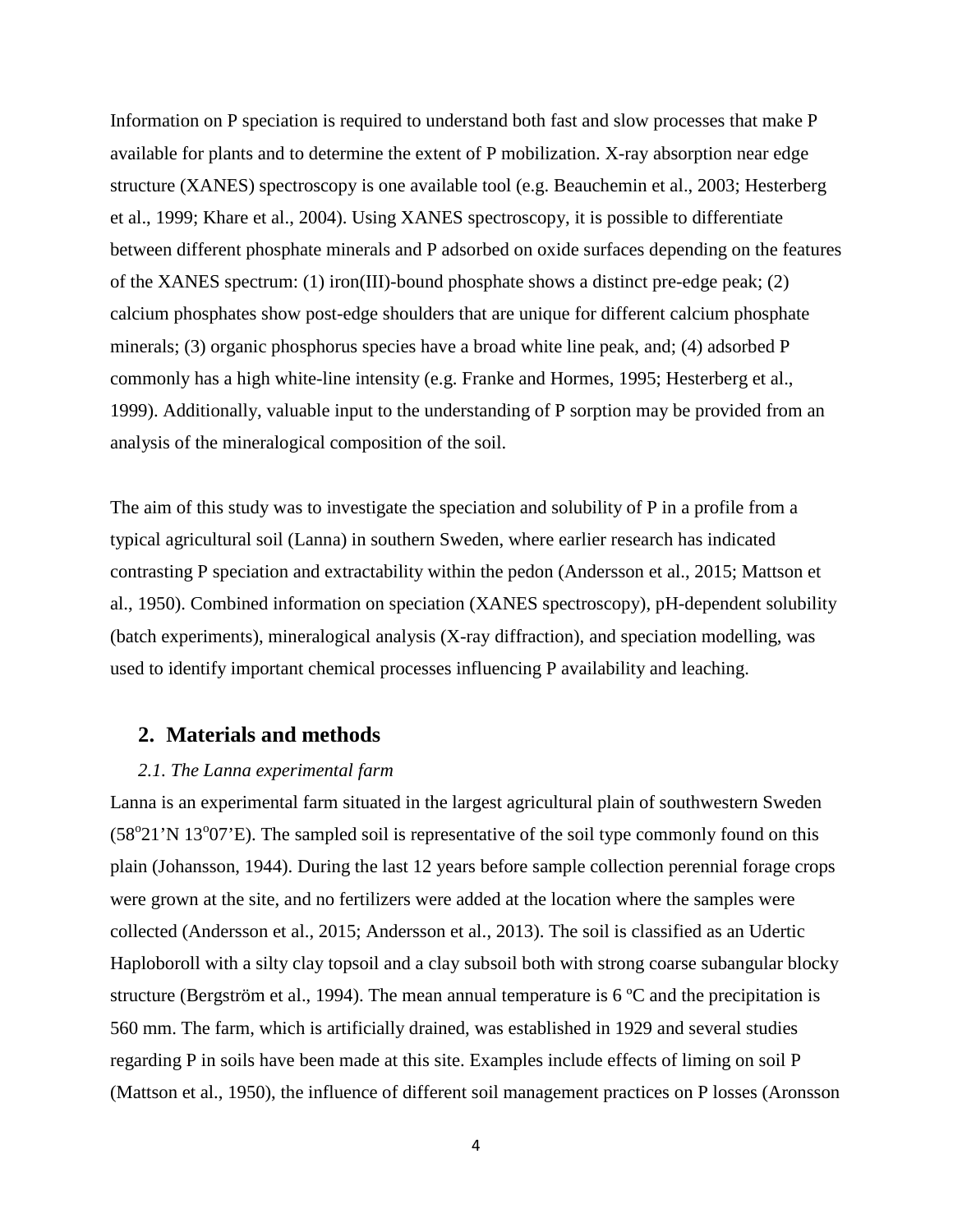et al., 2011), cropping systems (Neumann et al., 2011), and the role of the subsoil in affecting P losses (Andersson et al., 2015; Andersson et al., 2013).

#### *2.2. General soil characterisation*

The soil used was sampled for the investigations made by Andersson et al. (2013; 2015). Soil samples were collected from a profile at 0-10, 10-30, 30-50, 50-70 and 70-100 cm depth. Samples for each depth were taken from 5 locations at the site (within a ditch of 10 m length). The samples were air-dried at approximately  $30^{\circ}$ C and sieved ( $\lt 2$  mm). These soils from glacial clay deposits contain no coarse fragments >2 mm. In this study the samples from the 5 locations at each depth were mixed into one bulk sample with approximately the same amount of soil from each location. Clay fractions  $\langle 2 \mu m$ , equivalent spherical diameter) were separated from the soils by sedimentation according to Stokes' law, as described in Eriksson et al. (2015). The isolation may affect the P speciation, but the effects seem small (Eriksson et al. 2015). The texture was determined after sieving and sedimentation by the pipette method according to ISO 11277 (2009). The pH was measured after suspending 6 g soil in 18 cm<sup>3</sup> H<sub>2</sub>O. Pseudo-total P was digested with a method modified from ISO 11466 (1995), in which 3 g of dry soil was equilibrated with 30 cm<sup>3</sup> aqua regia solution for 16 h. The suspension was then boiled for 2 h and connected to a water condenser to minimize evaporation. After digestion, the suspension was filtered and diluted to 100 cm<sup>3</sup> with 0.5 M HNO<sub>3</sub>. Phosphorus was determined by ICP-OES using a Perkin Elmer 5300 DV instrument. Phosphorus was also digested in HCl by boiling 2 g of dry soil in 50 cm<sup>3</sup> 2 M HCl for 2 h (KLS, 1965). The suspension was filtered and analysed by ICP-OES. Oxalate (ox)-extractable Al, Fe and  $PO_4$  were determined according to van Reeuwijk (1995): 1 g dry soil and 100 cm<sup>3</sup> 0.2 M oxalate buffer (pH 3.0) was equilibrated for 4 h in darkness. The extract was then filtered through a  $0.2 \mu m$  single-use filter and diluted 1:5 in H<sub>2</sub>O. The concentrations of Al and Fe in the extract were analysed by ICP-OES (Inductively coupled plasma optical emission spectroscopy) using an ICP Optima 7300 DV instrument. The concentration of  $PO_4$  in the oxalate extract  $(PO_4$ -ox) was determined (acid molybdate method modified by Wolf and Baker, 1990) using a Tecator Aquatec 5400 spectrophotometer. Pyrophosphate-extractable Al and Fe were extracted by shaking 1 g of soil with 0.1 M Na pyrophosphate for 16 h. The extract was then filtered through a 0.2 μm Acrodisc PF single-use filter and diluted 1:5 in  $H_2O$  before analysis by ICP-OES. Phosphorus was also extracted by acid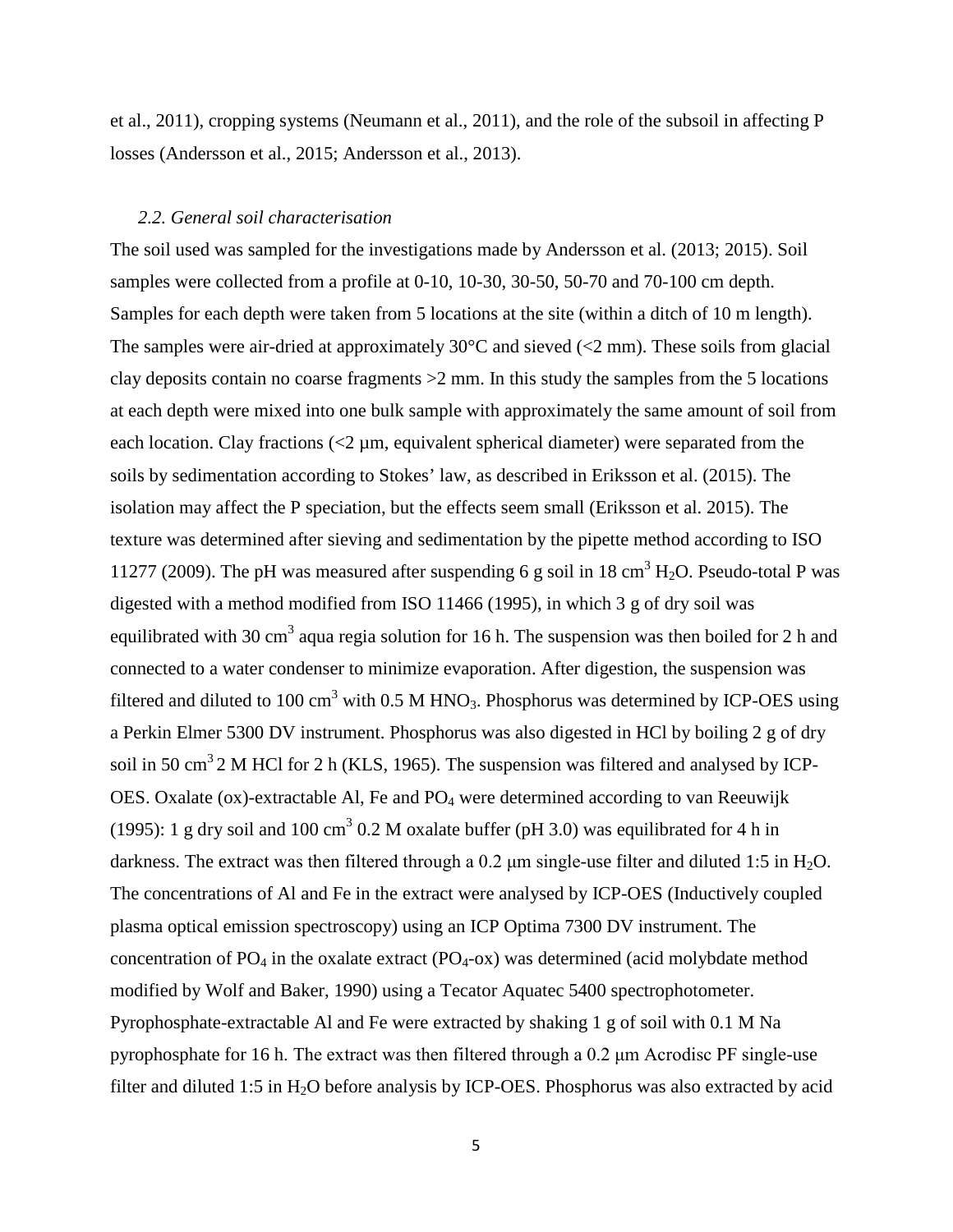ammonium lactate (P-AL) according to the method of Egnér et al. (1960): 5 g soil was shaken for 1.5 h with a solution containing 0.1 M ammonium lactate and 0.4 M acetic acid, with a pH adjusted to 3.75. The suspension was filtered  $(0.2 \mu m)$  before analysis by ICP-OES. The total organic carbon content was measured by combustion using a LECO CNS-2000 analyzer LECO, St. Joseph, MI.

### *2.3. Bulk mineralogy*

The samples ( $\langle 2 \text{ mm} \rangle$  were micronized in ethanol (10 cm<sup>3</sup> to 3 g soil) with a McCrone mill, and a random powder was formed by spray drying of the slurry (Hillier, 1999). These random powders were packed into metal holders and diffraction patterns were recorded using a Philips Xpert Pro diffractometer using Ni filtered Cu Kα radiation. X-ray diffraction (XRD) patterns were recorded from  $2\theta = 3^{\circ}$  to  $70^{\circ}$  by scanning in 0.0167° steps and counting for 300 s per step. The patterns were quantitatively analysed with full pattern fitting according to the method outlined in Omotoso et al. (2006). Clay minerals/phyllosilicates used in the fitting were vermiculite, biotite, hydrobiotite, chlorite, illite, muscovite, kaolinite and various mica/smectite mixed-layer minerals.

## *2.4. Clay mineralogy*

Orientated clay mineral samples were prepared by transferring  $\langle 2 \mu m \rangle$  clay suspensions to glass slides by the filter peel transfer method (Moore and Reynolds, 1997). X-ray diffraction patterns were recorded on a Siemens D5000 diffractometer using Fe-filtered Co Kα radiation after air drying, after ethylene glycol vapor solvation at 60°C overnight and after heating to 300°C for 1 h on a hot plate. All patterns were recorded from  $2\theta = 2^{\circ}$  to 45° by scanning in 0.02° steps and counting for 1 s per step. Subsamples were also run in an identical set of treatments following  $K^+$ saturation.  $K^+$  saturation was made by adding 20 mL 1 M KCl to approximately 100 mg of clay and left overnight. The samples were then collected by filtration through 0.45  $\mu$ m filters, and rinsed twice by passing two further 20 mL volumes of 1 M KCl through the sample. Residual salt was removed by passing three portions of 20 mL of deionized water through the filter.

Semi-quantitative X-ray diffraction analysis was performed with the peak area-based reference intensity ratio (RIR) method (Hillier, 2003) using the EVA DIFFRAC<sup>plus</sup> software (Bruker, 2005). Calculations for different minerals were based on RIRs calculated with  $NEWMOD^{\copyright}$ 

6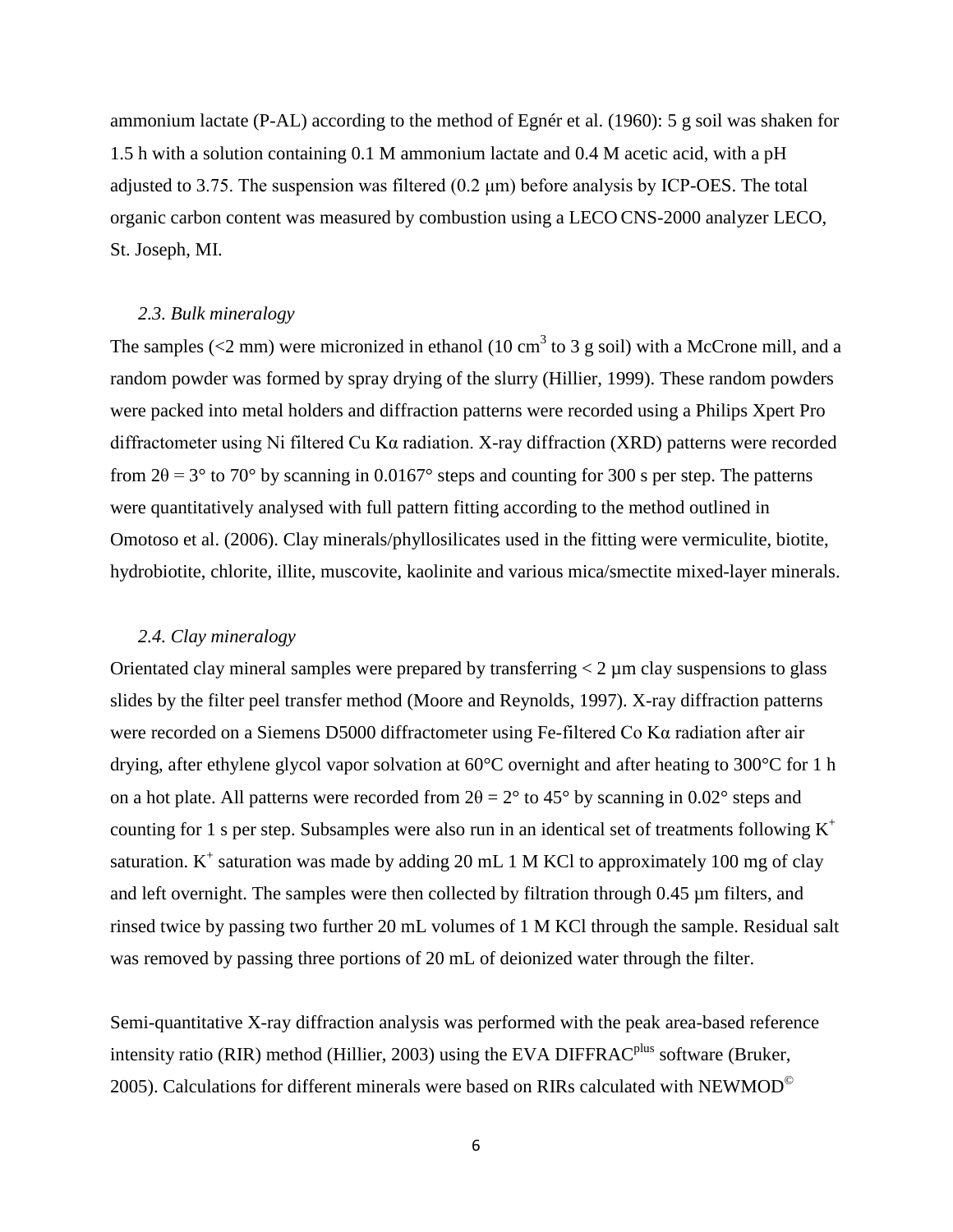(Reynolds, 1985). With the scanning conditions employed, detection limits for crystalline minerals are nominally some fraction of 1 wt.% (Hillier, 2003). The amount of hydroxyinterlayering was measured according to Eriksson (2016), in which the center of gravity (COG) was determined for the XRD pattern between 9.5 and 15.5 Å after K-saturation and heating to 300 ºC on a hot plate.

#### *2.5. P K-edge XANES spectroscopy and data analysis*

Phosphorus K-edge XANES spectra were collected at beam line BL8 (Klysubun et al., 2012) at the Synchrotron Light Research Institute (SLRI) in Nakhon Ratchasima, Thailand. Prior to XANES analysis, the samples were milled and sieved  $\langle$  <0.05 mm) to minimize self-absorption effects. The soil samples were packed into 2 mm thick stainless steel holders (1 x 1.5 cm with a sample window of 0.5 x 1 cm) and covered with polypropylene film. The clay fractions were mounted on P-free Kapton tape. The beamline was equipped with an InSb (111) crystal monochromator and a beam flux of 1.3 x  $10^9$  to 6 x  $10^{10}$  photons s<sup>-1</sup> (100 mA)<sup>-1</sup> for the investigated energy range. The size of the beam was 12.5 x 0.9 mm and data were collected using a solid state 13-element Ge fluorescence detector. To minimize X-ray absorption by air, the sample compartment was filled with helium gas. Spectra of samples and standards were recorded across an energy range from 2100 to 2320 eV. The step size was 2 eV between 2100 and 2132 eV, 1 eV between 2132 and 2144 eV, 0.2 eV between 2144 and 2153 eV, 0.3 eV between 2153 and 2182 eV, and 5 eV between 2182 and 2320 eV. All measurements were recorded using a dwell time of 3 s per energy step.

The XANES analysis of standards, soil samples and clay fractions were performed using the Athena software, version 0.9.020 (Ravel and Newville, 2005). Merged spectra were normalized using the following procedure: a linear baseline function was subtracted from the spectral region below the edge (between -30 to -10 eV relative to  $E_0$ ), and normalized to unit edge step and quadrature removed across the post-white-line region (between 30 and 45 eV relative to  $E_0$ ). Linear combination fitting (LCF) analysis (Tannazi and Bunker, 2005) was done using weighted combinations of spectra from 30 known standards (see Supplementary data, Fig. S1) to fit the sample spectra. All standards used in the evaluation were characterized by X-ray diffraction, and XANES data were collected at the same beamline as the samples (see Supplementary data, Fig.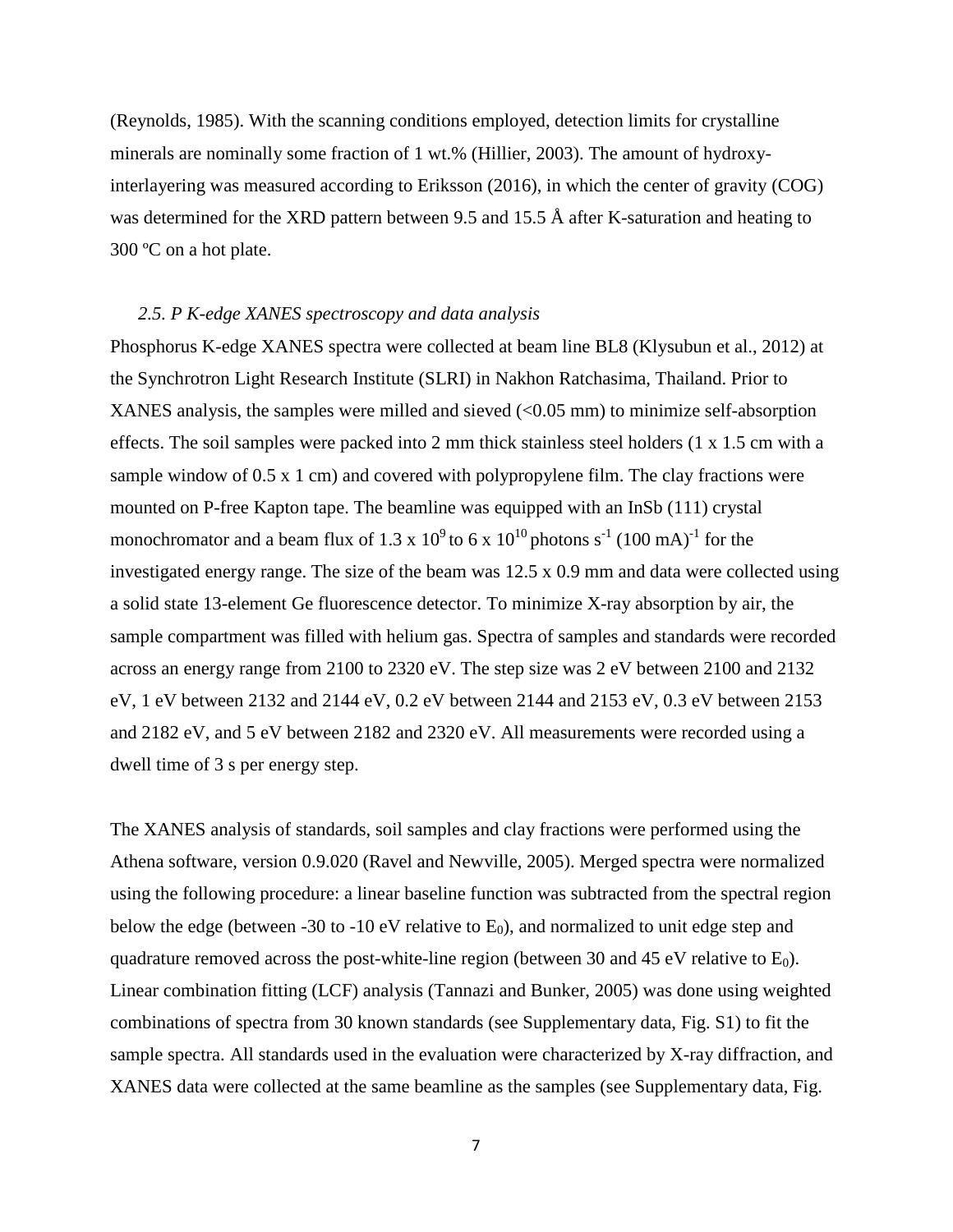S1 and S2 for XANES spectra, and Table S1 for the composition of the natural apatites). No energy shifts were permitted in the fitting procedure. At most three standards were accepted in each fit and the fitting range was constrained to between -10 to 30 eV relative to  $E_0$ . Only fits within  $\pm 10\%$  of the sample (set to 100%) were accepted and re-normalized to 100%. Because the XANES spectra of P adsorbed on different Fe (hydr)oxides (goethite and ferrihydrite) are rather similar, the fractions obtained by LCF were summed to give the P adsorbed on Fe (hydr)oxides. Similarly, the P adsorbed on gibbsite and amorphous Al hydroxide were summed to give P adsorbed on Al (hydr)oxides. For samples in which calcium phosphates were included, the fit was constrained to include only one calcium phosphate phase. Since the Taiba natural apatite was most commonly selected by this procedure, all samples were refit with only the Taiba apatite as a calcium phosphate standard. These procedures caused only a minor increase in the misfit factor (R-factor). The R-factor is calculated according to Ravel (2009) and should be seen as a statistical estimate of the goodness-of-fit.

Each estimated contribution in the LCF analysis is accompanied by an estimate of the statistical uncertainty as calculated by Athena (Ravel and Newville, 2005). It is important to recognize that these uncertainties do not consider uncertainties during background subtraction and normalization (Ajiboye et al., 2007; 2008). Therefore, the real uncertainty of an LCF is larger, as shown by studies in which the P speciation of well-defined mixtures was calculated by LCF (Ajiboye et al., 2007; Werner and Prietzel, 2015). However, consideration of normalization errors is difficult for samples with unknown composition. For example, this would require a priori assumptions on the probability of different sets of normalization parameters, an issue that is not well explored.

# *2.6. Solubility experiments*

For the batch experiments, 2 g dry soil were suspended in 30  $\text{cm}^3$  solution of varying composition  $(c.f.$  below) for 7 d in darkness at  $22^{\circ}$ C. The suspensions were shaken in polypropylene centrifuge tubes with screw caps. All suspensions contained  $0.01$  M NaNO<sub>3</sub> as a background electrolyte. Varying concentrations of acid (as HNO<sub>3</sub>) or base (as NaOH) were added to produce a range of pH values. The acid treatments contained 5, 4, 3, 2 and 1 mM of  $HNO<sub>3</sub>$  and the base treatment contained 1 and 2 mM of NaOH. All treatments were applied in duplicate. After 7 d of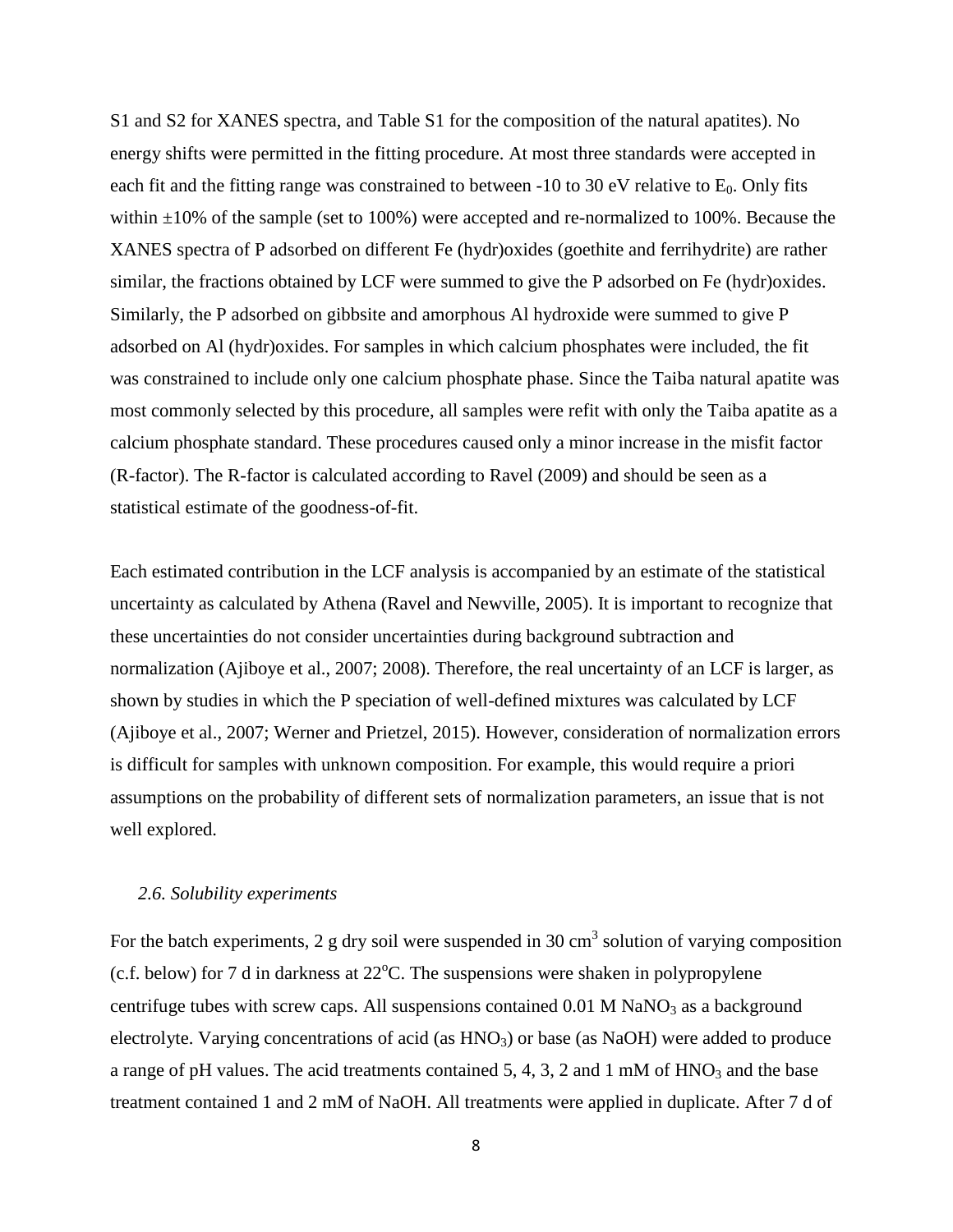reaction, the samples were centrifuged in 3000 rpm for 20 min. The pH of the supernatant was measured using a Radiometer PHM93 reference pH meter with a GK2401C combined pH electrode. The remaining supernatant solution was filtered through a 0.2 µm single use filter (Acrodisc PF) prior to the analysis of orthophosphate phosphorus ( $PO<sub>4</sub>-P$ ; colorimetrically using a Tecator Aquatec 5400 spectrophotometer with flow injection analysis) and of Ca, Al and Fe on ICP-OES as above.

Visual MINTEQ, ver. 3.1 (Gustafsson, 2014) was used for speciation modelling to calculate the activities of free  $Ca^{2+}$ ,  $Al^{3+}$ , Fe<sup>3+</sup> and PO<sub>4</sub>-P in solution. The solubility constants of various Ca-P, Al-P and Fe-P phases were those used by Gustafsson et al. (2012). All statistical analyses were carried out using MINITAB 16 Statistical Software.

# **3. Results**

## *3.1. Soil characteristics*

General soil characteristics are presented in Table 1 (composite sample of 5 subsamples). Both the clay content and pH increased with depth. The pH was 6.1 in the upper 10 cm of the topsoil. The pH in the subsoil ranged from 6.8 at 30-50 cm depth to 7.2 at 70-100 cm. The clay content  $\ll$ 2 µm) was between 43 and 45% in the topsoil, but ranged between 56 and 61% in the subsoil. The organic C content was higher in the topsoil, ranging between 2.11 and 2.61%, than in the subsoil, ranging between 0.16 and 0.44%. The amount of oxalate-extractable Al was more or less constant throughout the profile  $(63.4-68.6 \text{ mmol kg}^{-1})$ , but a larger amount of pyrophosphateextractable Al was found in the topsoil (10.7-11.9 mmol  $kg^{-1}$ ) compared to the subsoil (2.6-5.6 mmol kg<sup>-1</sup>). By contrast, the amount of oxalate-extractable Fe decreased with increasing depth. The pseudo-total P concentration showed only small variations with depth, with the highest amount in the subsoil (Table 1), whilst extractable P forms (in particular P-AL and oxalate-P) increased substantially with depth.

#### *3.2. Mineralogy*

Between 60 and 70 % of the bulk soil consisted of quartz, plagioclase and K-feldspar (Table 2; diffractograms in Supplementary data, Fig. S3), with an additional significant proportion of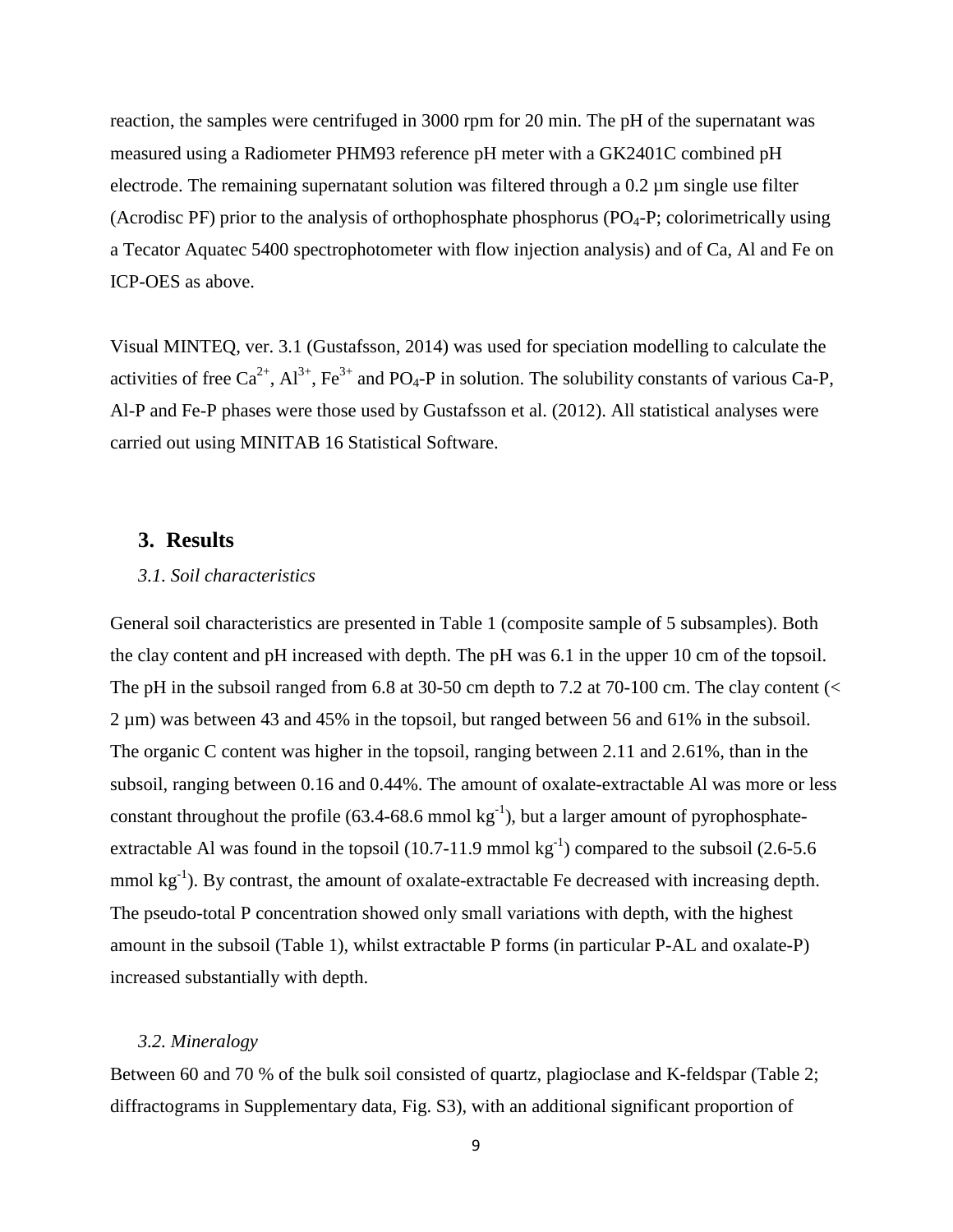phyllosilicate clay minerals (between 21 and 28 %) split approximately equally between dioctahedral and triocathedral types. Smaller contributions of amphibole and Fe oxide made up most of the remaining 5 to 7 %. No dramatic differences in mineralogy were found between the soil horizons; however, a higher proportion of quartz was found in the topsoil, and a greater proportion of clay minerals in the subsoil, there are also slightly greater amounts of amphibole and iron oxides found in the subsoil. As reported previously (Andersson et al., 2015; Andersson et al., 2013), our diffraction data showed no presence of carbonates, even in the alkaline samples.

| Depth      | <b>Texture</b> | Clay | рH  | OrgC          | Al-ox | Al-py | Fe-ox | Fe-py | <b>P-AL</b>              | $PO4-ox$ | <b>P-HCl</b> | <b>P-Pstot</b> |
|------------|----------------|------|-----|---------------|-------|-------|-------|-------|--------------------------|----------|--------------|----------------|
|            |                | (%)  |     | $\frac{9}{6}$ |       |       |       |       | $(mmol \text{ kg}^{-1})$ |          |              |                |
| $0-10$ cm  | Sc             | 43   | 6.1 | 2.61          | 68.6  | 11.9  | 71.4  | 21.1  | . .3                     | 6.5      | 15.2         | 21.0           |
| $10-30$ cm | Sc             | 45   | 6.4 | 2.11          | 63.7  | 10.7  | 63.6  | 18.4  | 1.3                      | 6.5      | 12.9         | 19.4           |
| $30-50$ cm | С              | 56   | 6.8 | 0.44          | 67.1  | 5.6   | 52.6  | 5.6   | 2.6                      | 8.1      | 13.6         | 19.4           |
| 50-70 cm   | C              | 58   | 7.0 | 0.20          | 65.6  | 3.7   | 51.4  | 2.0   | 6.5                      | 16.1     | 18.1         | 24.5           |
| 70-100 cm  | C              | 61   | 7.2 | 0.16          | 63.4  | 2.6   | 38.5  | 1.4   | 8.1                      | 16.8     | 19.0         | 25.2           |

**Table 1:** General soil characteristics<sup>a</sup>

<sup>a</sup>Abbreviations: sc and c are silty clay and clay; Al-ox, Fe-ox and P-ox are Al, Fe and PO<sub>4</sub> extracted by oxalate; Alpy and Fe-py are Al and Fe extracted by pyrophosphate; P-AL, P-HCl and P-Pstot are P extracted by acid ammonium lactate, HCl and digested by aqua regia, respectively.

| Depth       | <b>Ouartz</b> | Plagio-<br>clase | K-feldspar | Amphibole | Iron<br>oxides | <b>Clay minerals</b> |  |
|-------------|---------------|------------------|------------|-----------|----------------|----------------------|--|
|             |               |                  |            | $(\% )$   |                |                      |  |
| $0-10$ cm   | 31            | 22               | 20         | 1.9       | 2.3            | 23                   |  |
| $10-30$ cm  | 30            | 22               | 20         | 1.8       | 2.4            | 24                   |  |
| $30-50$ cm  | 21            | 22               | 19         | 1.9       | 3.0            | 33                   |  |
| $50-70$ cm  | 21            | 23               | 20         | 2.3       | 3.1            | 31                   |  |
| $70-100$ cm | 22            | 23               | 19         | 2.5       | 2.7            | 31                   |  |

**Table 2:** Bulk soil mineralogy as evidenced by X-ray diffraction.

Concerning the clay fraction (Table 3; diffractograms in Supplementary data, Fig. S4-S7), a relatively large fraction of mica/illite was found in the topsoil, whereas expandable minerals were somewhat enriched in the subsoil. The expandable minerals show various spacings in the glycolated traces of around 16, 14, and 12 Å, all of which collapse to 10 Å in the heated traces of the subsoil samples.  $K^+$  saturation also resulted in complete collapse of the expandable minerals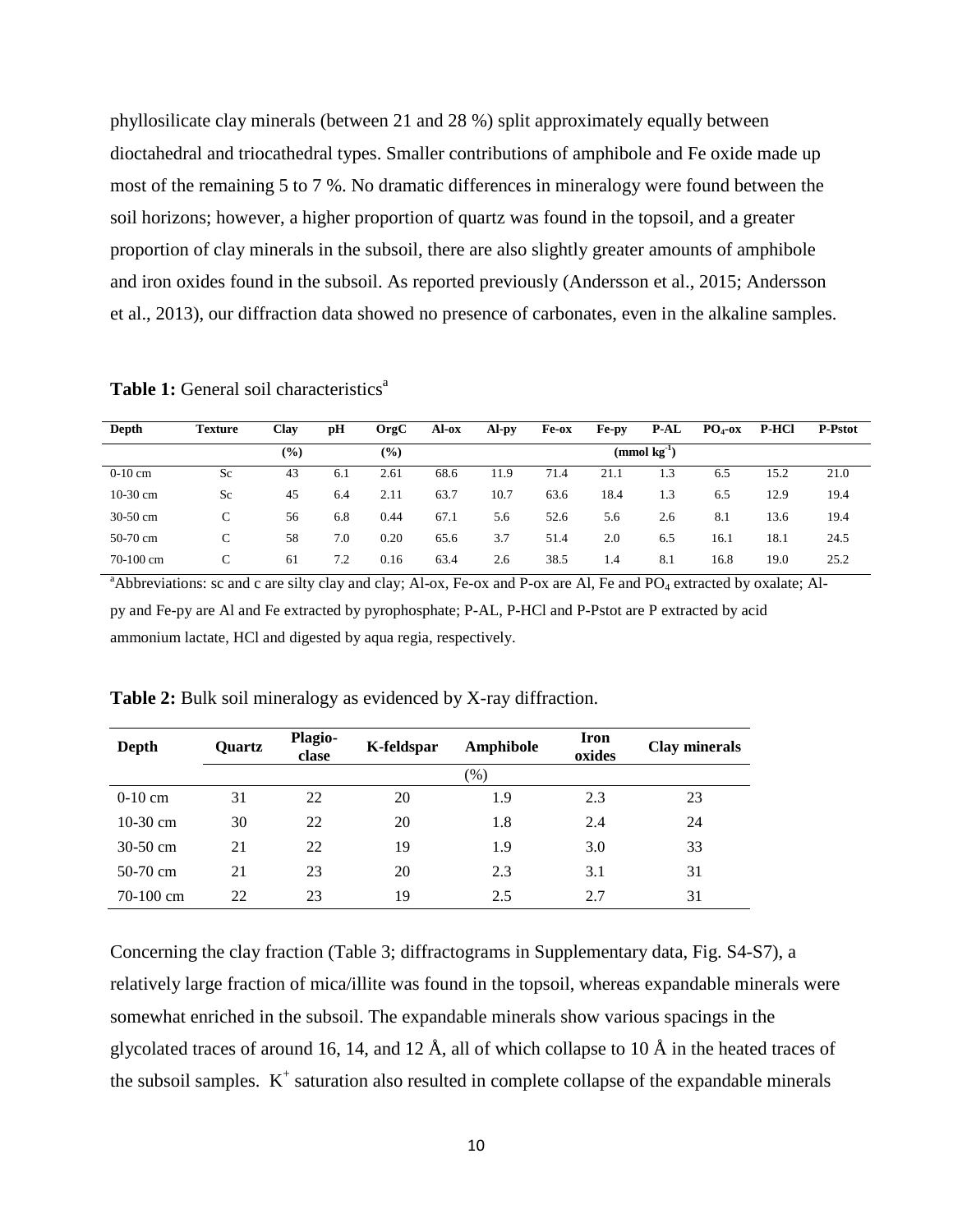in subsoil samples. The various expanded spacings seen in glycolated traces are interpreted as low charge vermiculite (16 Å) high charge vermiculite (14 Å) and interstratified mica/vermiculite (12 Å). When comparing the center of gravity (COG) for the K-saturated and heated samples, measured as a d-spacing  $(A)$ , the COG was greater in the topsoil, also consistent with a greater degree of interlayering than in the subsoil (Eriksson, 2016). Small amounts of kaolinite were detected in the clay fraction and in the whole profile, particularly in the surface samples, but no chlorite was identified. Overall the clay-size fractions also contain considerable amounts of quartz and feldspar, which is consistent with the large difference between the amount of clay minerals (according to XRD) and the clay content (Table 1 and Table 2).

| <b>Table 3:</b> Clay mineralogy as evidenced by X-ray diffraction. The center of gravity was calculated |  |
|---------------------------------------------------------------------------------------------------------|--|
| according to Eriksson (2016) as an indicator of the amount of hydroxy-interlayers.                      |  |

| <b>Kaolinite</b> | <b>Chlorite</b> | Mica/<br>illite | <b>Expandable</b><br>minerals | <b>Centre of gravity</b><br>$K$ -sat 300 $^{\circ}$ C |  |  |
|------------------|-----------------|-----------------|-------------------------------|-------------------------------------------------------|--|--|
|                  |                 | (% )            |                               | (A)                                                   |  |  |
| 2                | n.d.            | 23              | 75                            | 10.5                                                  |  |  |
| 3                | n.d.            | 21              | 76                            | 10.4                                                  |  |  |
| 2                | n.d.            | 17              | 81                            | 10.2                                                  |  |  |
| 3                | n.d.            | 14              | 83                            | 10.2                                                  |  |  |
| 3                | n.d.            | 16              | 81                            | 10.2                                                  |  |  |
|                  |                 |                 |                               |                                                       |  |  |

#### *3.3. Speciation of P in soils by XANES spectroscopy*

The XANES spectra showed substantial differences in the P speciation in the pedon, as shown by changes in the spectral features and differences in linear combination fitting (LCF) results with depth (Fig. 1 and Table 4). Based on XANES spectra for standards giving the best fit to sample spectra, the speciation of P in the 0-10 and 10-30 cm appears to be dominated by P adsorbed on Al (hydr)oxides, with an additional major contribution from organic diester P (fit as lecithin). The fact that the LCF procedure generated better fits for lecithin than for the other organic P standard, phytate, may possibly indicate a predominance of diester linkages in the organic P pool. It should be mentioned, however, that the spectra for organic P species are relatively featureless (Beauchemin et al. 2003), and consequently the discrimination between different organic P species is uncertain. Deeper down in the soil profile there was a pronounced increase in the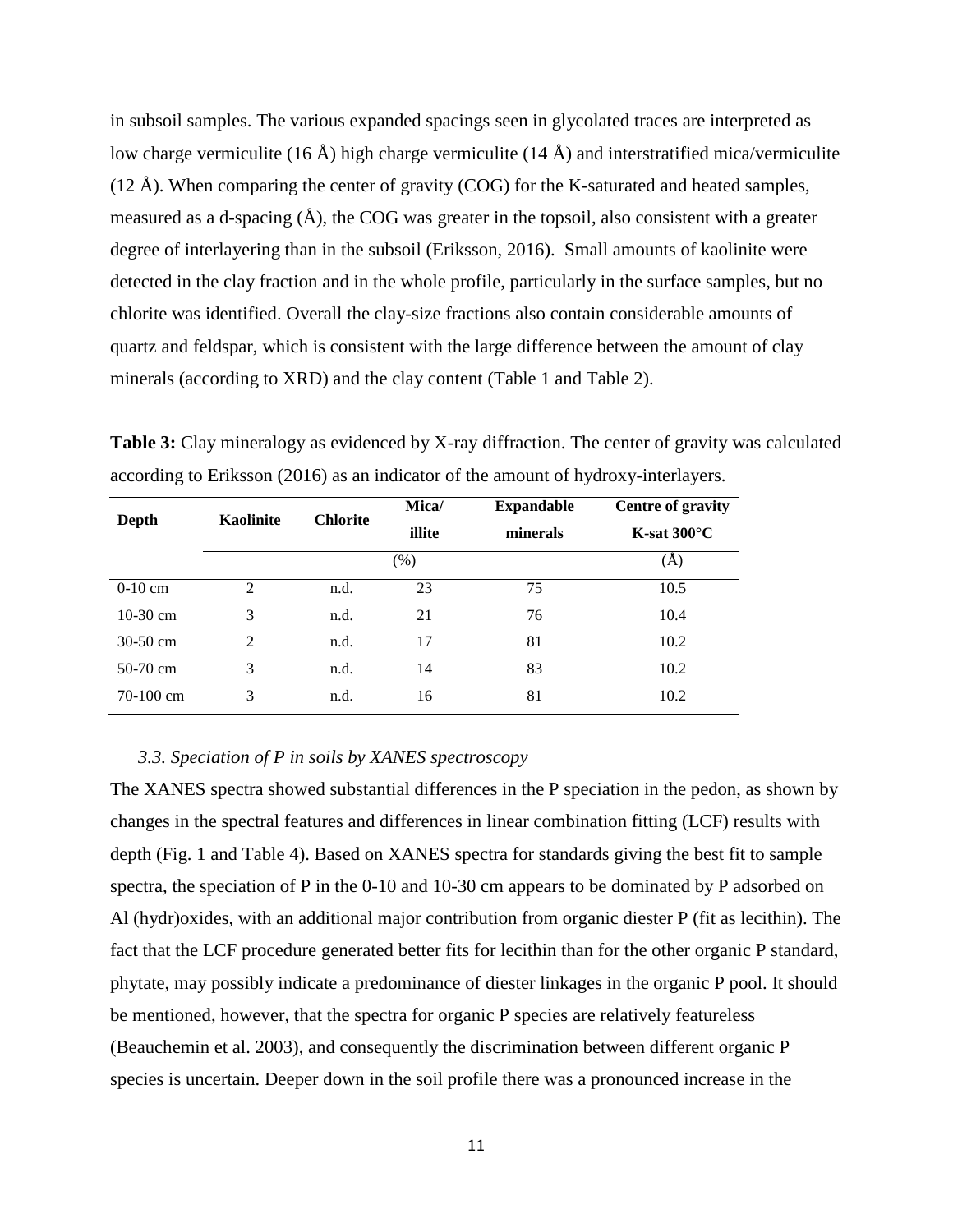proportion of calcium phosphate as apatite. The proportion of apatite increased from 15% in the 0-10 cm surface soil to 86% of total P in the 70-100 cm horizon. Contributions to the fits from organic P and P adsorbed on Fe (hydr)oxides were not found for the subsoil samples deeper than 30 cm, whereas the proportion of P adsorbed to Al (hydr)oxide in the fits decreased with depth, from 55% of total P in the surface layer to 14% at 70-100 cm.



**Fig. 1.** Linear combination fitting of XANES spectra of the bulk soils. The grey solid line shows the measured data, and the dotted line is the linear combination fit. a) Lanna 0-10 cm b) Lanna 10-30 cm c) Lanna 30-50cm d) Lanna 50-70 cm and e) Lanna 70-100 cm.

The XANES spectra for the clay fractions showed similar trends, although the fractions of total P fit by the same standards varied (Table 4). Also, to evaluate any differences in P speciation between the bulk soil and clay fraction of the different soil horizons, LCFs were made for the bulk soil using the result from the clay fraction as a mandatory standard (Table 5), and with one additional permitted standard. For the topsoil (0-10 and 10-30 cm horizons) the best fits were obtained when the speciation in the clay fraction was combined with P adsorbed on Al (hydr)oxides. This was also not unexpected given the greater contribution of P adsorbed on these (hydr)oxides in fits for the bulk soil compared with the clay fraction (Table 4). This result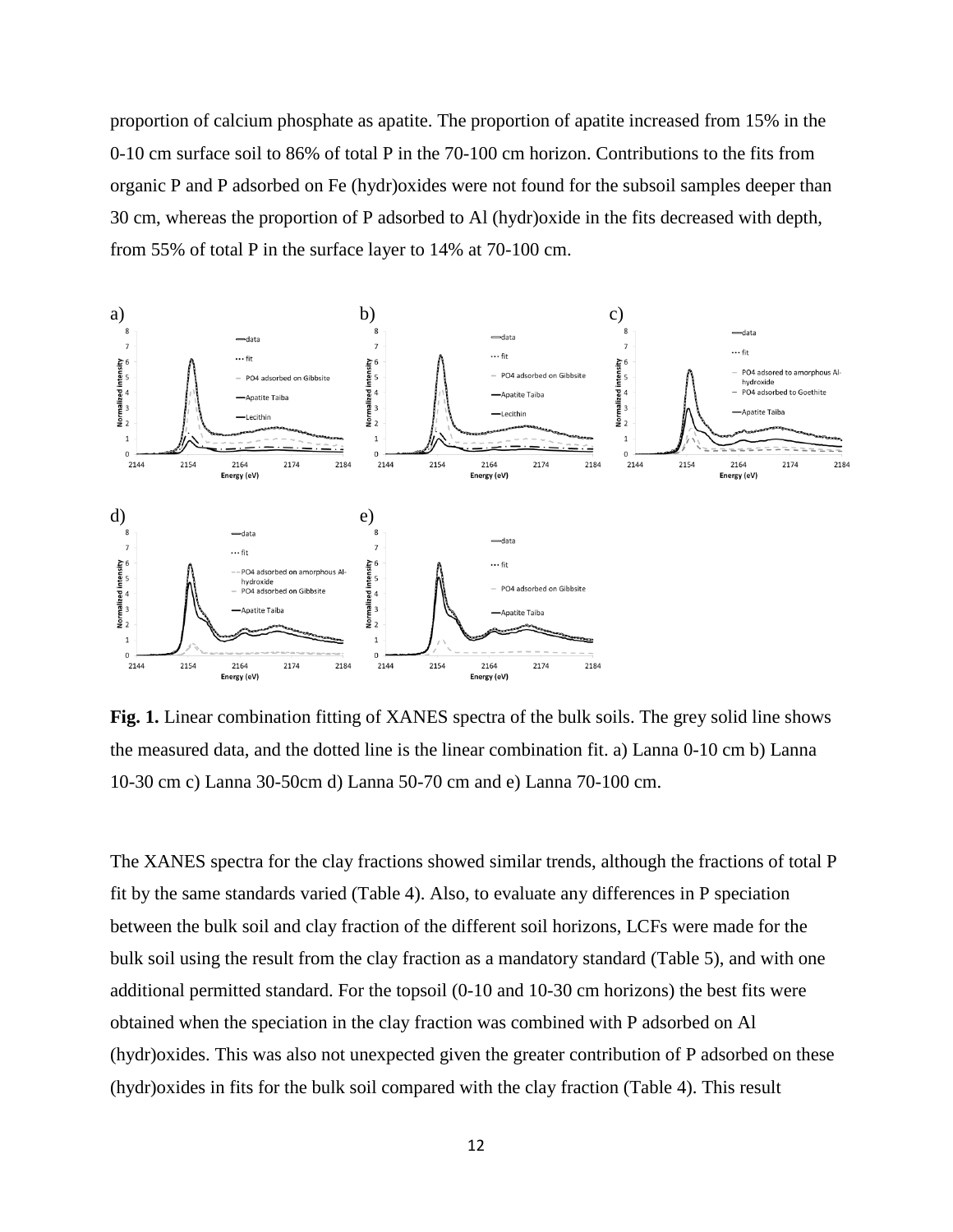suggests that the Fe (hydr)oxide-bound P and the organic P, which made up most of the remaining fit, were more enriched than Al (hydr)oxide-bound P in the clay fraction. In the subsoil, however, apatite was more enriched in the bulk soil compared to P bound to Al (hydr)oxide.

**Table 4:** Phosphorus speciation in bulk soils and clay fractions as evidenced from linear combination fitting of XANES spectra.<sup>a</sup> The R-factor is the goodness-of-fit parameter reported by Athena. Compounds in the five best fits are numbered in italics from 1 to 5.

|                   |               | P adsorbed on | P adsorbed on   | AlP <sup>b</sup> | FeP <sup>b</sup> | Apatite       | Lecithin      | R-factor |
|-------------------|---------------|---------------|-----------------|------------------|------------------|---------------|---------------|----------|
|                   |               | Al hydroxide  | Fe (hydr) oxide |                  |                  |               |               |          |
| <b>Bulk soils</b> |               |               |                 |                  |                  |               |               |          |
| Lanna 0-10        | weight $(\%)$ | $55 \pm 1$    |                 |                  |                  | $15 \pm 1$    | $30 \pm 2$    | 0.001    |
|                   | presence      | 1,2,3,4,5     | $\mathfrak{Z}$  |                  |                  | 1,2,4,5       | 1,2,3,4,5     |          |
| Lanna 10-30       | weight $(\%)$ | $52 \pm 1$    |                 |                  |                  | $16 \pm 1$    | $32 \pm 2$    | 0.002    |
|                   | presence      | 1, 2, 3, 4, 5 | $\overline{4}$  |                  |                  | 1, 2, 3, 5    | 1, 2, 3, 4, 5 |          |
| Lanna 30-50       | weight $(\%)$ | $29 \pm 3$    | $20 \pm 3$      |                  |                  | $51 \pm 3$    |               | 0.001    |
|                   | presence      | 1,2,3,4,5     | $\mathfrak{1}$  |                  | 5                | 1,2,3,4,5     |               |          |
| Lanna 50-70       | weight $(\%)$ | $21 \pm 4$    |                 |                  |                  | $79 \pm 1$    |               | 0.001    |
|                   | presence      | 1,2,3,4,5     |                 | 2,3              | 4,5              | 1,2,3,4,5     |               |          |
| Lanna 70-100      | weight $(\%)$ | $14 \pm 1$    |                 |                  |                  | $86 \pm 1$    |               | 0.002    |
|                   | presence      | 1,2,3,4,5     |                 | 3,4              | 5                | 1, 2, 3, 4, 5 |               |          |
| Clay fractions    |               |               |                 |                  |                  |               |               |          |
| Lanna 0-10        | weight $(\%)$ | $22 \pm 1$    |                 | $31 \pm 1$       |                  |               | $46\pm1$      | 0.002    |
|                   | presence      | 1,2,3,4       | 5               | 1,2,5            |                  | 3,4           | 1,2,3,4,5     |          |
| Lanna 10-30       | weight $(\%)$ | $40 \pm 1$    | $24 \pm 6$      |                  |                  |               | $37 \pm 6$    | 0.002    |
|                   | presence      | 1,2,5         | 1,2,3,4         | 4,3              |                  | 5             | 1, 2, 3, 4, 5 |          |
| Lanna 30-50       | weight $(\%)$ | $28 \pm 6$    | $72 \pm 5$      |                  |                  |               |               | 0.002    |
|                   | presence      | 1,2,3,4,5     | 1,2,3,4,5       | $\overline{c}$   |                  |               | 4,5           |          |
| Lanna 50-70       | weight $(\%)$ | $31 \pm 1$    |                 |                  |                  | $69 \pm 1$    |               | 0.001    |
|                   | presence      | 1,4,5         | 2,3,5           |                  |                  | 1, 2, 3, 4    |               |          |
| Lanna 70-100      | weight $(\%)$ |               | $16 \pm 2$      | $24 \pm 1$       |                  | $60 \pm 2$    |               | 0.003    |
|                   | presence      | 2,3           | 1,4,5           | 1, 2, 3, 4       |                  | 1, 2, 3, 4, 5 |               |          |

<sup>a</sup>The error estimates of the weights are statistical uncertainties in the linear-combination fitting as reported by Athena (Ravel, 2009), and do not include any variations attributable to background subtraction and normalization.

<sup>b</sup>AlP are aluminium phosphates (amorphous Al phosphate and variscite), whereas FeP are iron(III) phosphates (amorphous Fe(III) phosphate and strengite).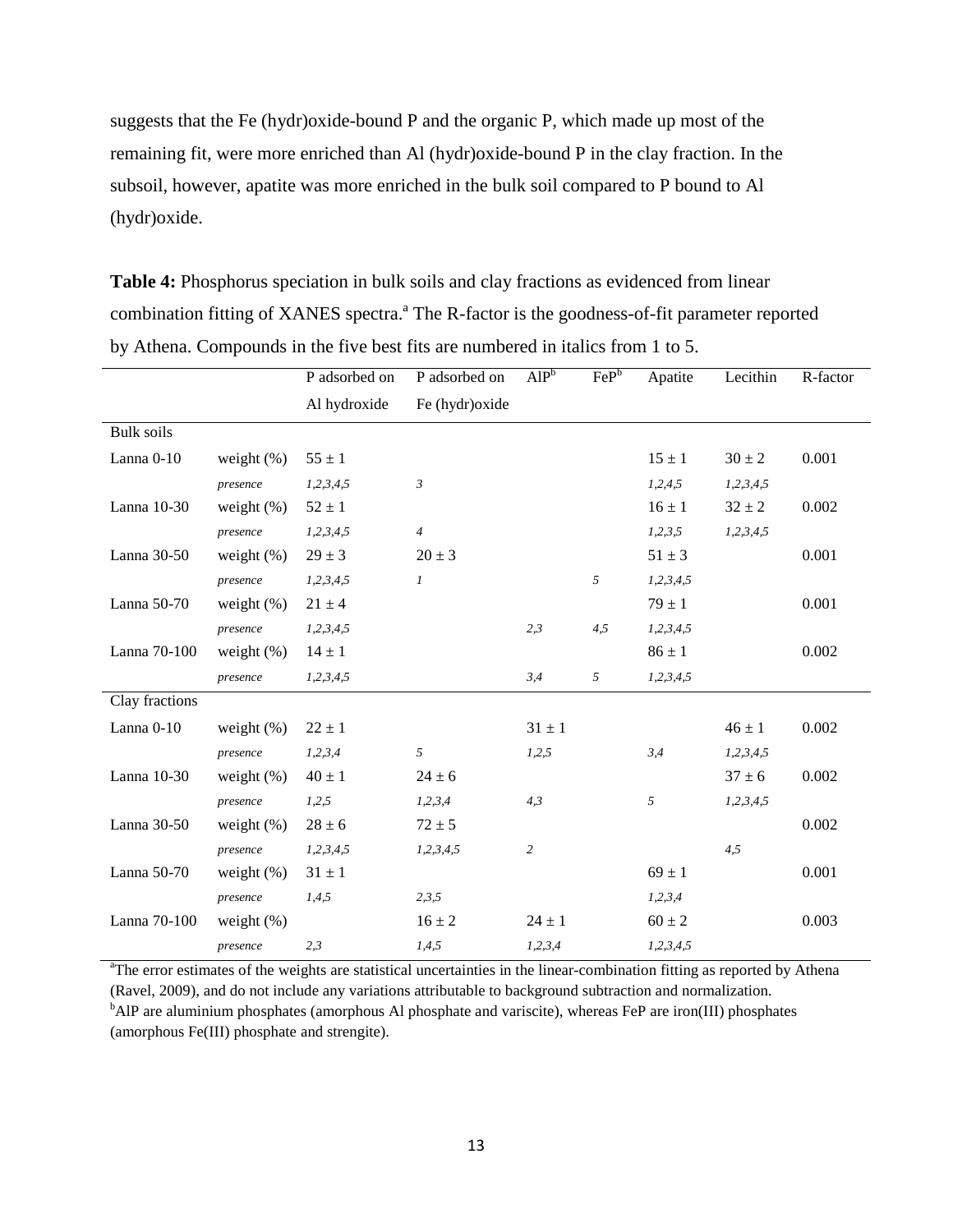**Table 5:** Linear combination fitting results of P speciation in the bulk soil, with the P speciation in the clay fraction as a standard.<sup>a</sup> The R-factor is the goodness-of-fit parameter reported by Athena. Compounds in the five best fits are numbered in italics from 1 to 5.

|               |               | P adsorbed on | P adsorbed on   | AlP <sup>b</sup> | FeP <sup>b</sup> | Apatite    | Clay          | R-factor |
|---------------|---------------|---------------|-----------------|------------------|------------------|------------|---------------|----------|
|               |               | Al hydroxide  | Fe (hydr) oxide |                  |                  |            | fraction      |          |
| Lanna 0-10    | weight $(\%)$ | $27 \pm 2$    |                 |                  |                  |            | $73 \pm 3$    | 0.001    |
|               | presence      | 1,4           | 2,3             | 5                |                  |            | 1, 2, 3, 4, 5 |          |
| Lanna $10-30$ | weight $(\%)$ | $20 \pm 2$    |                 |                  |                  |            | $80 \pm 2$    | 0.002    |
|               | presence      | 1             | 2,3             | 4,5              |                  |            | 1, 2, 3, 4, 5 |          |
| Lanna $30-50$ | weight $(\%)$ |               |                 |                  |                  | $57 \pm 1$ | $42 \pm 1$    | 0.002    |
|               | presence      |               |                 |                  |                  | 1,2,3,4,5  | 1, 2, 3, 4, 5 |          |
| Lanna 50-70   | weight $(\%)$ |               |                 |                  |                  | $45 \pm 3$ | $56 \pm 4$    | 0.003    |
|               | presence      |               | 4               |                  |                  | 1,2,3,5    | 1, 2, 3, 4, 5 |          |
| Lanna 70-100  | weight $(\%)$ |               |                 |                  |                  | $61 \pm 3$ | $39 \pm 3$    | 0.003    |
|               | presence      |               |                 |                  |                  | 1,2,3,4,5  | 1, 2, 3, 4, 5 |          |

<sup>a</sup>The error estimates of the weights are statistical uncertainties reported by Athena (Ravel, 2009), and do not consider errors in background subtraction and normalization.

<sup>b</sup>AlP are aluminium phosphates (amorphous Al phosphate and variscite), whereas FeP are iron(III) phosphates (amorphous Fe(III) phosphate and strengite).

#### *3.4. Solubility experiments*

At the natural pH of the soil, dissolved  $PO_4$ -P decreased with depth (Fig. 2). However, when the soil was acidified the dissolved concentration of P increased in all soils. The minimum concentrations of dissolved  $PO_4$ -P occurred between pH 5.5 and 7, depending on the soil. The dissolved concentrations of Ca, Al and Fe increased with decreasing pH, except for the topsoil in which dissolved Al and Fe increased at  $pH > 5$  for Fe and  $pH > 6$  for Al. This trend could be explained by an increase in dissolved organic matter with Fe(III)- and Al-organic complexes at higher pH (see e.g. Gustafsson and van Schaik, 2003). Speciation modelling with Visual MINTEQ (Gustafsson, 2014) showed that the equilibrated suspensions in the 50-70 cm and the 70-100 cm samples were slightly supersaturated with respect to hydroxyapatite at the natural pH  $(\sim)$  and when pH was increased (Fig. 3). For all other samples and conditions, the suspensions were undersaturated. This suggests that apatite is unstable in the samples from the upper 50 cm of the pedon and thus likely to dissolve. In deeper soil horizons, hydroxyapatite is still stable and may persist. However, neoformation of Ca phosphate is not likely as this normally requires a higher degree of supersaturation (van der Houwen and Valsami-Jones, 2001).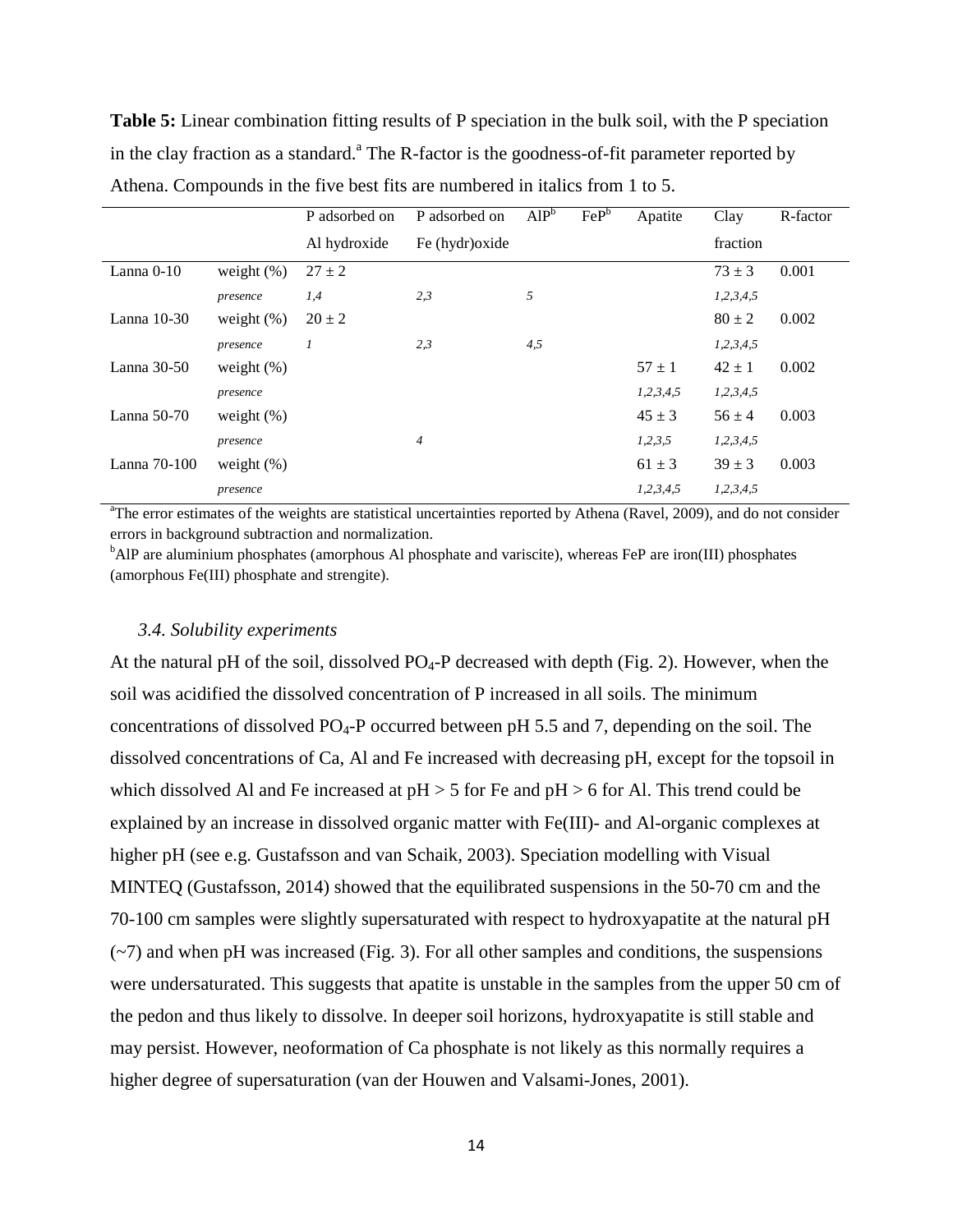

**Fig. 2.** The pH depencence of dissolved a)  $PO_4-P$ , b) Ca, c) Fe and d) Al for the different horizons in the soil profile.

# **4. Discussion**

This study confirms earlier studies conducted at the Lanna site (Mattson et al., 1950), which showed that the concentration of apatite increased with depth, and that concentrations of other P species decreased with depth. Similar observations have been made in other studies of soil development, i.e. that the total P and apatite decreases with time with an increase in concentrations of other P species (Walker and Syers, 1976). This may be a result of weatheringinduced dissolution of apatite, from which the P can then be transformed to other species, such as P adsorbed on Fe and Al (hydr)oxides, or leached. Two observations from XANES spectroscopy that corroborate the importance of weathering are:

1. The strong vertical gradient of the apatite concentration, i.e. from 15% concentrations at 0-10 cm to 86 % of total P at 70-100 cm.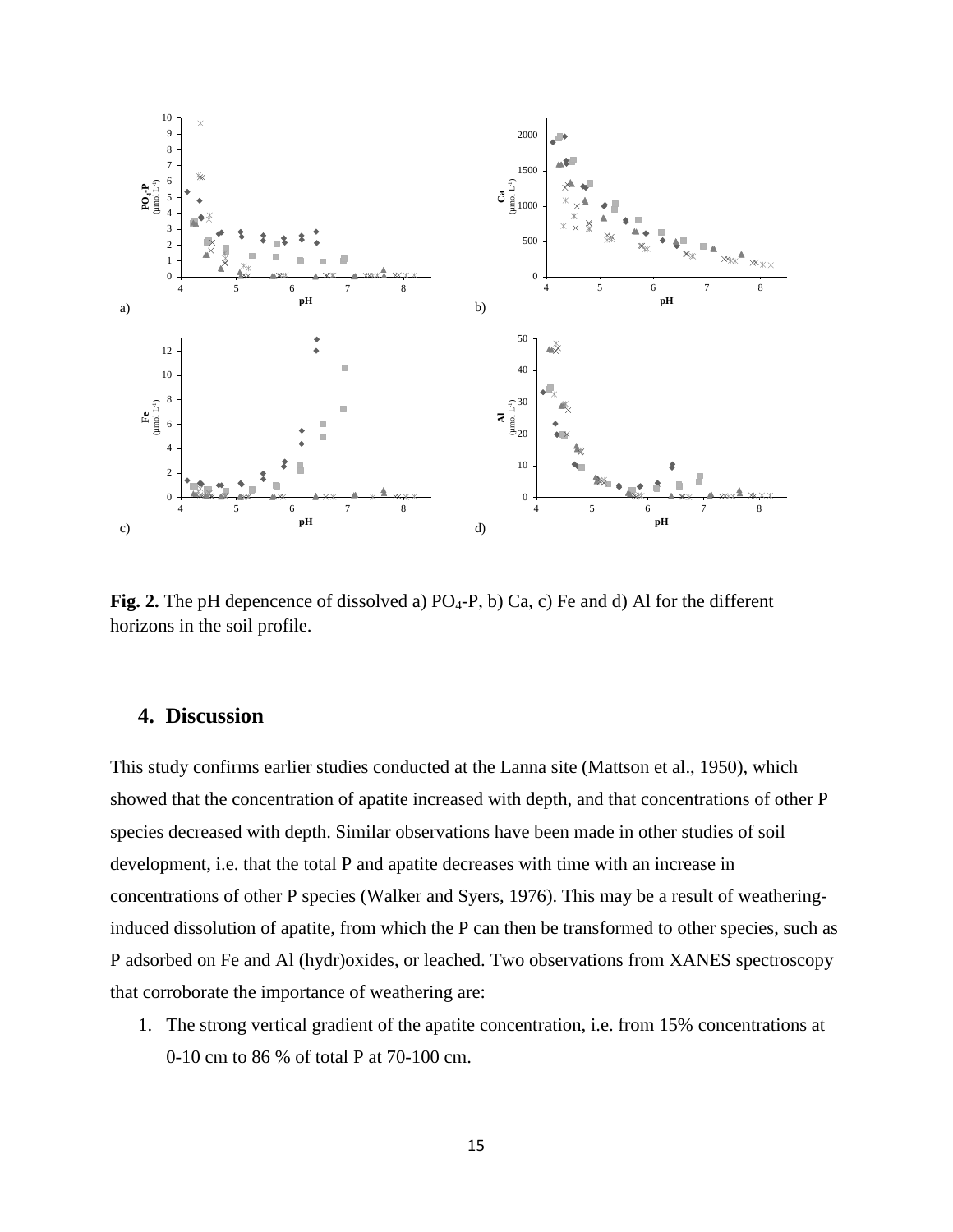2. The finding that apatite was enriched in the bulk soil (Table 5). This probably reflects the fact that fine-grained apatite is likely to dissolve more quickly because of its higher surface area.

Further, the speciation modeling results are in agreement with these conclusions, as they show that hydroxyapatite is thermodynamically unstable in the upper 50 cm of the pedon. It can be hypothesized that the reason for the low concentrations of apatite in the topsoil is probably due to the progressive acidification, as brought by long-term weathering, plant uptake of cations and accumulation of organic matter. Also at >50 cm depth with greater pH, apatite probably dissolves, although more slowly than in the top soil horizons, because the chemical conditions in the deeper horizons do not allow neoformation of Ca phosphate from dissolved P.



**Fig. 3.** Stability diagram for the equilibrated suspensions of the pH-dependence experiment. The points represent the calculated solution activities in Visual MINTEQ. The solubility line for hydroxyapatite was calculated from the solubility constant given in Visual MINTEQ ( $log * K_s =$  $-44.3$  at  $25^{\circ}$ C). Data points above the line indicate supersaturation.

Other minerals are also evidently weathered, e.g. Al- and Fe-containing silicate minerals. Upon dissolution, the released Al and Fe are likely to form secondary Al and Fe(III) (hydr)oxide-type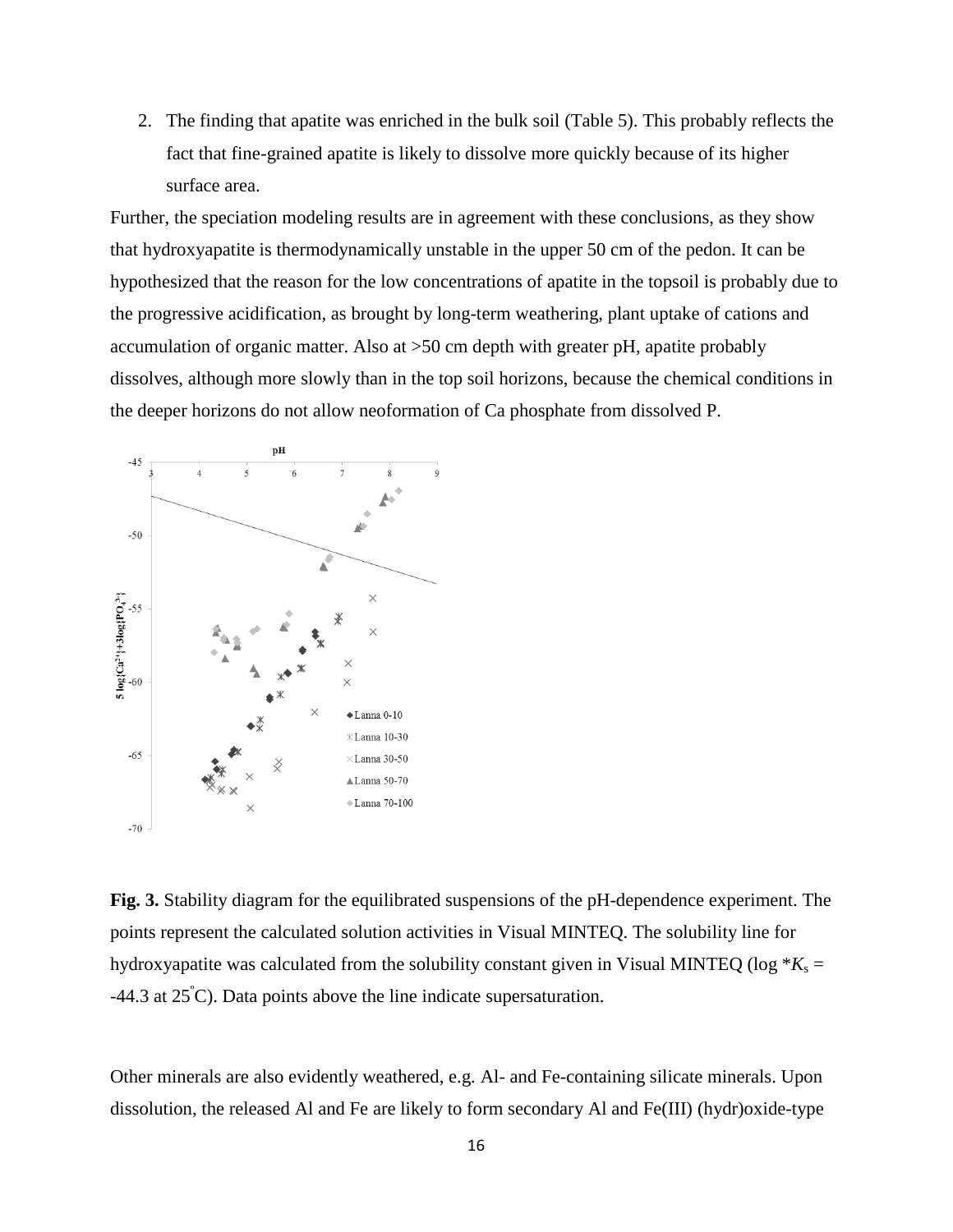phases, which may adsorb  $PO_4$  (Prietzel et al., 2013). This likely explains the decreasing amount of PO4 adsorbed on Fe and Al (hydr)oxides with depth. In the Lanna soil the amount of amphiboles increased slightly with increasing depth. Amphiboles may have been an original host phase for Al and Fe that was weathered and accumulated as secondary Al and Fe(III) (hydr)oxides. Also, the relative intensities of the clay peaks in the heated samples suggest they are relatively rich in iron. The vermiculitization observed throughout the profile may also have been a source of iron for the formation of Fe (hydr)oxides (Farmer et al., 1971).

In this study we found, as was previously found for this soil (e.g. Andersson et al., 2015; Andersson et al., 2013; Mattson et al., 1950), a relatively higher concentration of pseudo-total P in the subsoil than in the topsoil. Mattson et al. (1950) hypothesized that this trend was a result of; (1) hundreds of years with pasturing with grass and removal of hay without any amendments of phosphorus to the soil; (2) humus formation; and (3) leaching. This idea requires that the topsoil at some point (e.g. 10 000 years ago, after the last glaciation) was chemically similar to the current subsoil. Based on similarities in bulk mineralogy with depth (Table 2), we adopt this weathering model idea in the following discussion. In this context, the results may also be interpreted in the light of the relatively large apatite pool in the subsoil, which contains more P than what is usually retained in soil organic matter or on secondary Fe(III) and Al (hydr)oxides. Thus, the reason for the loss of P from the topsoil may simply be related to the thermodynamically favorable dissolution of apatite from the topsoil, and to the probability that the long-term steady-state concentration of soil P in the more weathered topsoil is lower than what was present as apatite in the original soil.

XRD analysis identified iron oxides throughout the whole soil profile (Table 2). However, the amount of oxalate-extractable Fe decreased substantially with depth (Table 1). Apparently, the weathering processes in the topsoil converted iron oxides to more reactive forms e.g. ferrihydrite. As pointed out in several reviews (e.g. Borch et al., 2010; Colombo et al., 2014; Zhu et al., 2014) there is a strong relationship between the carbon cycle and the iron cycle in the soil. One reason is that plants can produce organic ligands such as oxalate and citrate that can accelerate the dissolution of soil iron oxides (Colombo et al., 2014; Schwertmann, 1991). Also microbes can accelerate the dissolution of iron oxides in soil by different redox processes (e.g. Borch et al.,

17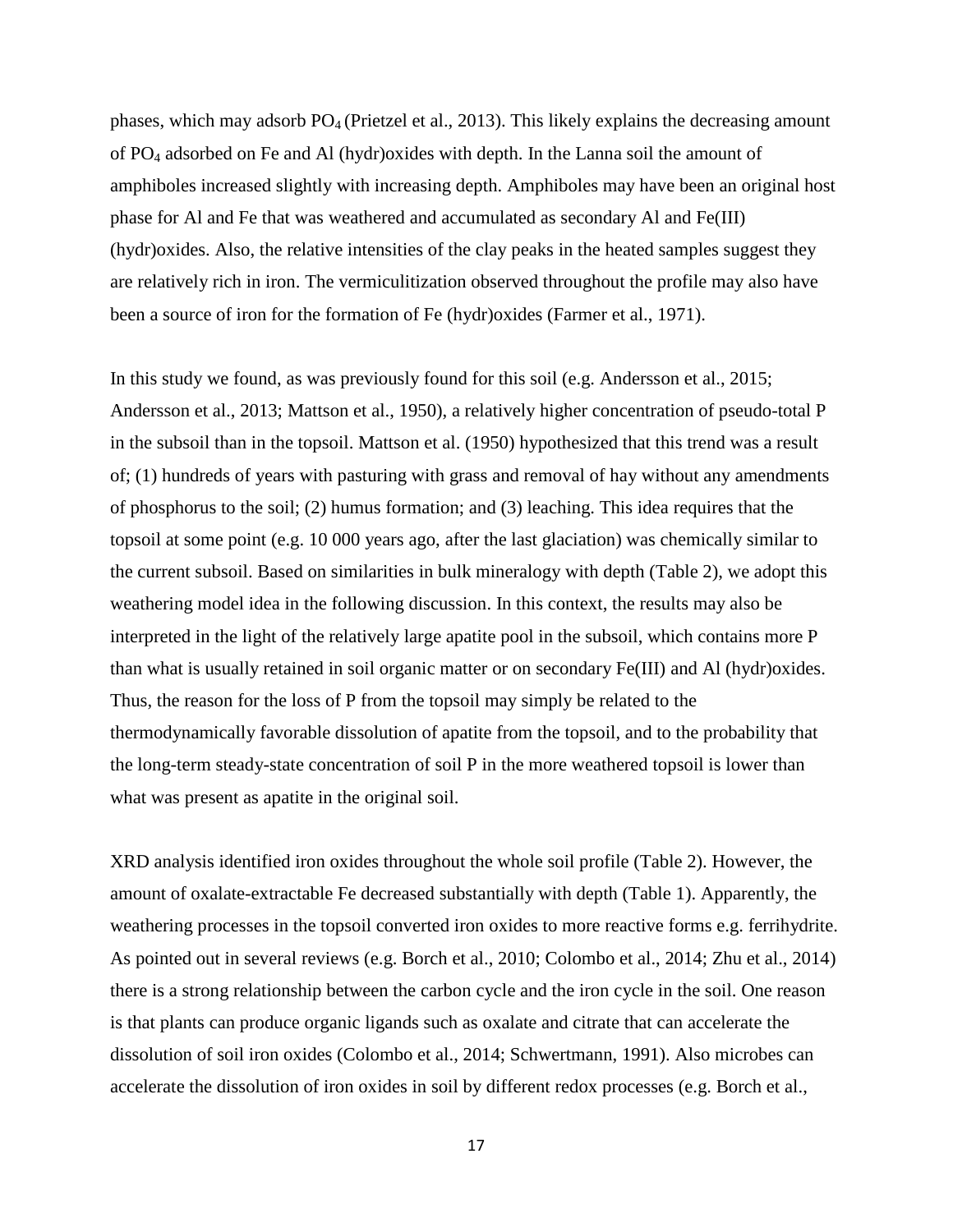2010; Colombo et al., 2014; Weber et al., 2006). The iron may then be reprecipitated as ferrihydrite having a greater adsorption capacity for phosphate.

We found a strong correlation  $(r=0.98***)$  between the concentration of organic P and the concentration of organic C in the Lanna soil, which could be explained by humus formation as discussed by Mattson et al. (1950). This process will form organic acids that will promote dissolution of P-containing compounds and increase P status in the rhizosphere, yields, and amount of organic P (Zhu et al., 2014). According to the XANES results, the organic P was fit with lecithin, a phosphate diester, whereas other studies by  ${}^{31}P$ -NMR spectroscopy commonly show that the amount of phosphate diesters is low in Swedish agricultural soil (Ahlgren et al., 2013). However, a well-known problem with solution-phase  ${}^{31}P$ -NMR spectroscopy on alkaline soil extracts is the possibility of diester-P degradation during the extraction, lyophilization, and analysis (e.g. Ahlgren et al., 2013). Phosphate monoesters are commonly the major organic P species in soils, but the amounts of pyrophosphate, diesters and inositol hexaphosphate may increase with time during soil development (McDowell et al., 2007). On the other hand, as pointed out by Beauchemin et al. (2003) the XANES spectra for organic P species have no distinct features, and thus the organic P species are hard to differentiate and quantify by XANES.

The finding that there was a minimum solubility of  $PO<sub>4</sub>-P$  between 5.5 and 7 is consistent with the observations made by Gustafsson et al. (2012) for a larger group of clay soils. The enhanced solubilization of P at lower pH may be due to different mechanisms, depending on the soil horizon. In the topsoil, which contained little or no apatite, the increased  $PO_4$ -P may be due to the instability of hydroxy-Al-containing sorbents at low pH, as discussed by Gustafsson et al. (2012). However, in the deeper soil horizons, dissolved  $PQ_4-P$  also increased, despite the lower content of P bound to Al hydroxide in these horizons. In particular, the 70-100 cm sample showed a very steep increase in  $PO_4$ -P when the pH was decreased below pH 5. It is interesting to note that under these conditions, the saturation index relative to hydroxyapatite stabilized at a level of  $\sim 10$ orders of magnitudes below the stability line for the three deepest soil samples (Fig. 3). This evidence suggests that apatite dissolution was the main driver of the increased concentration of dissolved  $PO<sub>4</sub>-P$  for these samples.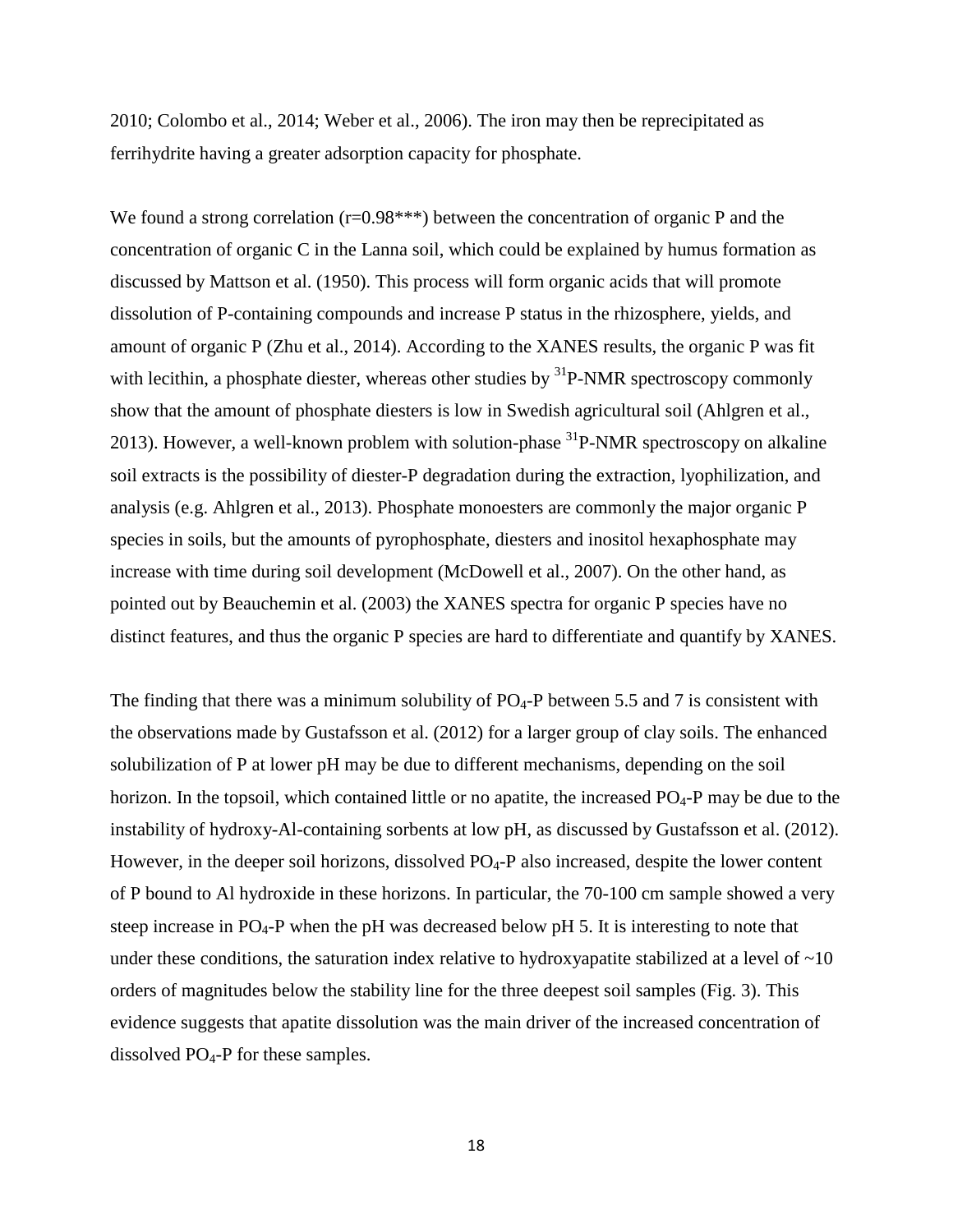Under field conditions, there may be no increased solubilization of P at low pH if the acidification occurs very slowly, over pedogenic time scales (thousands of years). A lower pH will most likely lead to enhanced silicate weathering, which over time may cause an increase of P-sorbing Fe and Al (hydr)oxides. However, in agricultural soils, significant pH decreases may occur in just a few decades because of intense management practices (Edmeades and Ridley, 2003), and under such conditions it is less likely that silicate weathering is an important factor for the solubility of P.

Finally, the results confirm that extraction in acid (pH 3.75) ammonium lactate will dissolve P in apatite and gives up to a ~50 times higher value than a more alkaline extraction method e.g. Olsen P (Andersson et al., 2015; Andersson et al., 2013).

# **5. Conclusions**

The results obtained for the Lanna agricultural clay soil show that:

- In the more weathered topsoil containing more organic matter and poorly crystalline oxides, XANES fitting analysis indicated that P speciation was dominated by P adsorbed on an Al-hydroxide phase, with contributions also from organic P fit as a diester compound.
- In the subsoil, apatite dominates P speciation, with an additional contribution from P adsorbed to Al hydroxide. At 70-100 cm depth, approximately 90 % of total P is apatite.
- Weathering of apatite is an ongoing process in the soil, as indicated by a) the enrichment of apatite in the coarse particle fractions, and by b) the thermodynamic instability of hydroxyapatite as observed for extracts of the topsoil.
- Weathering of amphibole, iron oxides and clay minerals may have caused the accumulation of poorly crystalline iron(III) and aluminum (hydr)oxides in the topsoil, which retain a significant amount of P.
- Acidification of the soil caused increased solubilization of P from all horizons, probably because of two mechanisms: dissolution of hydroxy-Al phases that adsorb P (primarily in the topsoil) and acid-mediated dissolution of apatite (in the subsoil).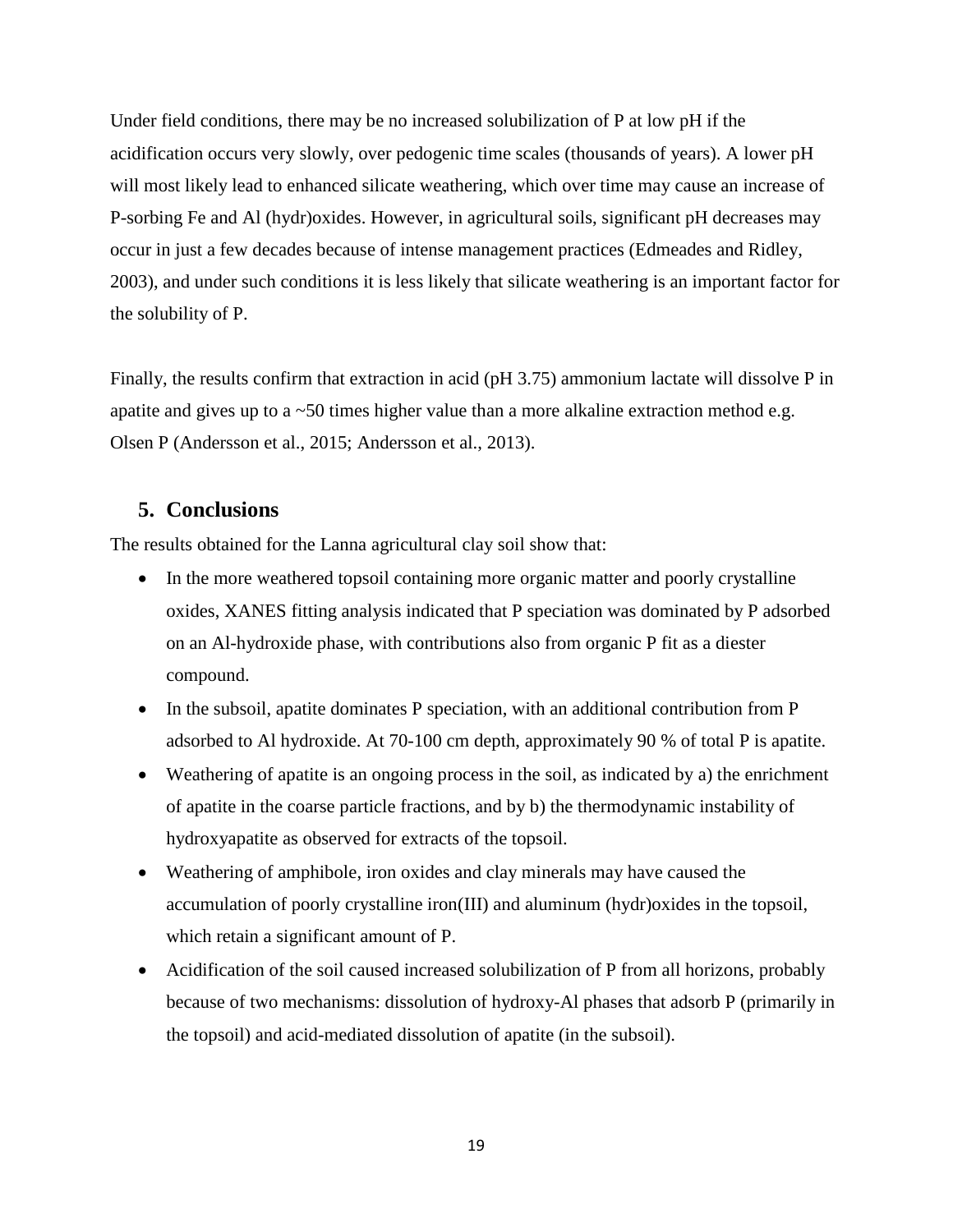## **6. Acknowledgement**

The Swedish Research Council Formas is acknowledged for financial support (contract no. 2010- 1677). This research was partly carried out at SLRI, Thailand. We thank the staff at BL8 for technical support during our beam times. Thanks to David Eveborn for help with the design of the stainless steel holders used at this beam line. We also credit Ian Phillips and Helen Pendlowski at the James Hutton Institute in Aberdeen, Scotland, for help and support during mineralogical analyses. Thanks to the laboratory personnel at the Department of Soil and Environment, SLU; Lena Ek and Roger Lindberg for ICP analyses; Inger Juremalm for extraction of P (P-AL and P-HCl), ICP analyses and measurement of organic C; Christina Öhman for carrying out particle-size distribution analysis. Thanks also to Helena Andersson for providing soil samples.

# **7. References**

- Ahlgren, J., Djodjic, F., Börjesson, G., Mattsson, L., 2013. Identification and quantification of organic phosphorus forms in soils from fertility experiments. Soil Use Manage. 29, 24-35.
- Ajiboye, B., Akinremi, O.O., Jurgensen, A..., 2007. Experimental validation of quantitative XANES analysis for phosphorus speciation. Soil Sci. Soc. Am. J. 71(4), 1288-1291.
- Ajiboye, B., Akinremi, O.O., Hu, Y., Jürgensen, A., 2008. XANES speciation of phosphorus in organically amended and fertilized Vertisol and Mollisol. Soil Sci. Soc. Am. J. 72(5), 1256-1262.
- Andersson, H., Bergström, L., Djodjic, F., Ulén, B., Kirchmann, H., 2013. Topsoil and subsoil properties influence phosphorus leaching from four agricultural soils. J. Environ. Qual. 42(2), 455-463.
- Andersson, H., Bergström, L., Ulén, B., Djodjic, F., Kirchmann, H., 2015. The role of subsoil as a source or sink for phosphorus leaching. J. Environ. Qual. 44(2), 535-544.
- Aronsson, H., Stenberg, M., Ulén, B., 2011. Leaching of N, P and glyphosate from two soils after herbicide treatment and incorporation of a ryegrass catch crop. Soil Use Manage. 27(1), 54-68.
- Beauchemin, S., Hesterberg, D., Chou, J., Beauchemin, M., Simard, R.R., Sayers, D.E., 2003. Speciation of phosphorus in phosphorus-enriched agricultural soils using X-ray absorption near-edge structure spectroscopy and chemical fractionation. J. Environ. Qual. 32(5), 1809-1819.
- Bergström, L., Jarvis, N., Stenström, J., 1994. Pesticide leaching data to validate simulation models for registration purposes. J. Environ. Sci. Health Part A 29(6), 1073-1104.
- Bergström, L., Kirchmann, H., Djodjic, F., Kyllmar, K., Ulén, B., Liu, J., Andersson, H., Aronsson, H., Börjesson, G., Kynkänniemi, P., Svanbäck, A., Vila, A., 2015. Turnover and losses of phosphorus in Swedish agricultural soils: long-term changes, leaching trends and mitigation measures. J. Environ. Qual. 44(2), 512- 523.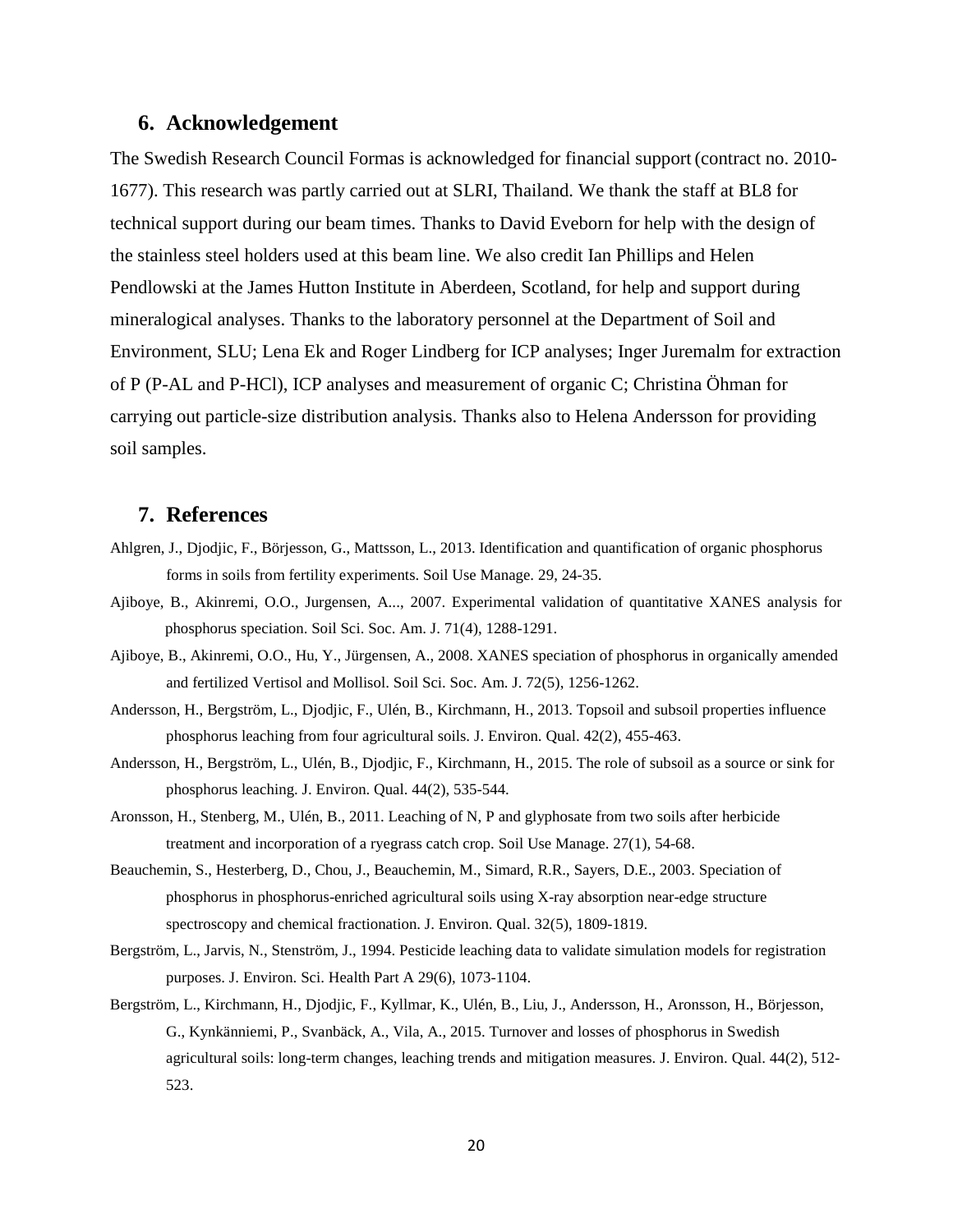- Borch, T., Kretzschmar, R., Kappler, A., van Cappellen, P., Ginder-Vogel, M., Voegelin, A., Campbell, K., 2010. Biogeochemical redox processes and their impact in contaminant dynamics. Environ. Sci. Technol. 44(1), 15-23.
- Bruker, A., 2005. EVA DIFFRAC<sup>plus</sup>, EVA, Germany.
- Colombo, C., Palumbo, G., He, J.-H., Pinton, R., Cesco, S., 2014. Review on iron availability in soil: interaction of Fe minerals, plants, and microbes. J. Soils Sediments 14, 538-548.
- Edmeades, D.C., Ridley, A.M., 2003. Using lime to ameliorate topsoil and subsoil acidity. In: Z. Rengel (Ed.), Handbook of soil acidity, pp. 297-336. Marcel Dekker Inc., New York.
- Egnér, H., Riehm, H., Domingo, W.R., 1960. Investigations on chemical soil analysis as the basis for estimating the nutrient status of soils. II. Chemical methods of extraction for phosphorus and potassium determinations. Kungliga Lantbrukshogskolans Annaler 26, 199-215.
- Eriksson, A.K., Gustafsson, J.P., Hesterberg, D., 2015. Phosphorus speciation of clay fractions from long-term fertility experiments in Sweden. Geoderma 241–242, 68-74.
- Eriksson, A.K., 2016. Phosphorus speciation in Swedish agricultural clay soils Influence of fertilization and mineralogy. PhD Thesis. Acta Universitatis Agriculturae Sueciae – Agraria (2016:25), 72 pp.
- Farmer, V.C., Russell, J.D., McHardy, W.J., Newman, A.C.D., Alrichs, J.L., Rimsaite, J.Y.H., 1971. Evidence for loss of protons and octahedral iron from oxidized biotites and vermiculites. Mineral Mag. 38, 121-137.
- Franke, R., Hormes, J., 1995. The P K-near edge absorption spectra of phosphates. Physica B 216(1-2), 85-95.
- Goldberg, S., Sposito, G., 1984. A chemical-model of phosphate adsorption by soils .1. Reference oxide minerals. Soil Sci. Soc. Am. J. 48(4), 772-778.
- Gustafsson, J.P., 2014. Visual MINTEQ, version 3.1. KTH, Royal Institute of Technology. Web: http://vminteq.lwr.kth.se., Stockholm.
- Gustafsson, J.P., Mwamila, L.B., Kergoat, K., 2012. The pH dependence of phosphate sorption and desorption in Swedish agricultural soils. Geoderma 189/190, 304-311.
- Gustafsson, J.P., van Schaik, J.W.J., 2003. Cation binding in a mor layer: batch experiments and modelling. Eur. J. Soil Sci. 54(2), 295-310.
- Hartikainen, H., Simojoki, A., 1997. Changes in soild- and solution-phases phosphorus in soil on acidification. Eur. J. Soil Sci. 48, 493-498.
- Hesterberg, D., Zhou, W.Q., Hutchison, K.J., Beauchemin, S., Sayers, D.E., 1999. XAFS study of adsorbed and mineral forms of phosphate. J. Synchrot. Radiat. 6, 636-638.
- Hillier, S., 1999. Use of an air brush to spray dry samples for X-ray powder diffraction. Clay Min. 34(1), 127-135.
- Hillier, S., 2003. Quantitative analysis of clay and other minerals in sandstones by X-ray powder diffraction (XRPD). Int. Assoc. Sedimentol. Spec. Publ. 34, 213-251.
- ISO 11277, 2009. Soil quality -- Determination of particle size distribution in mineral soil material -- Method by sieving and sedimentation.
- ISO 11466, 1995. Soil quality Extraction of trace elements soluble in aqua regia.
- Johansson, S., 1944. Soil and water on the Lanna experimental farm. Sveriges Geologiska Undersökningar, Årsbok, 38(3 (461)), pp. 41. Geological Survey of Sweden, Stockholm, -Sweden.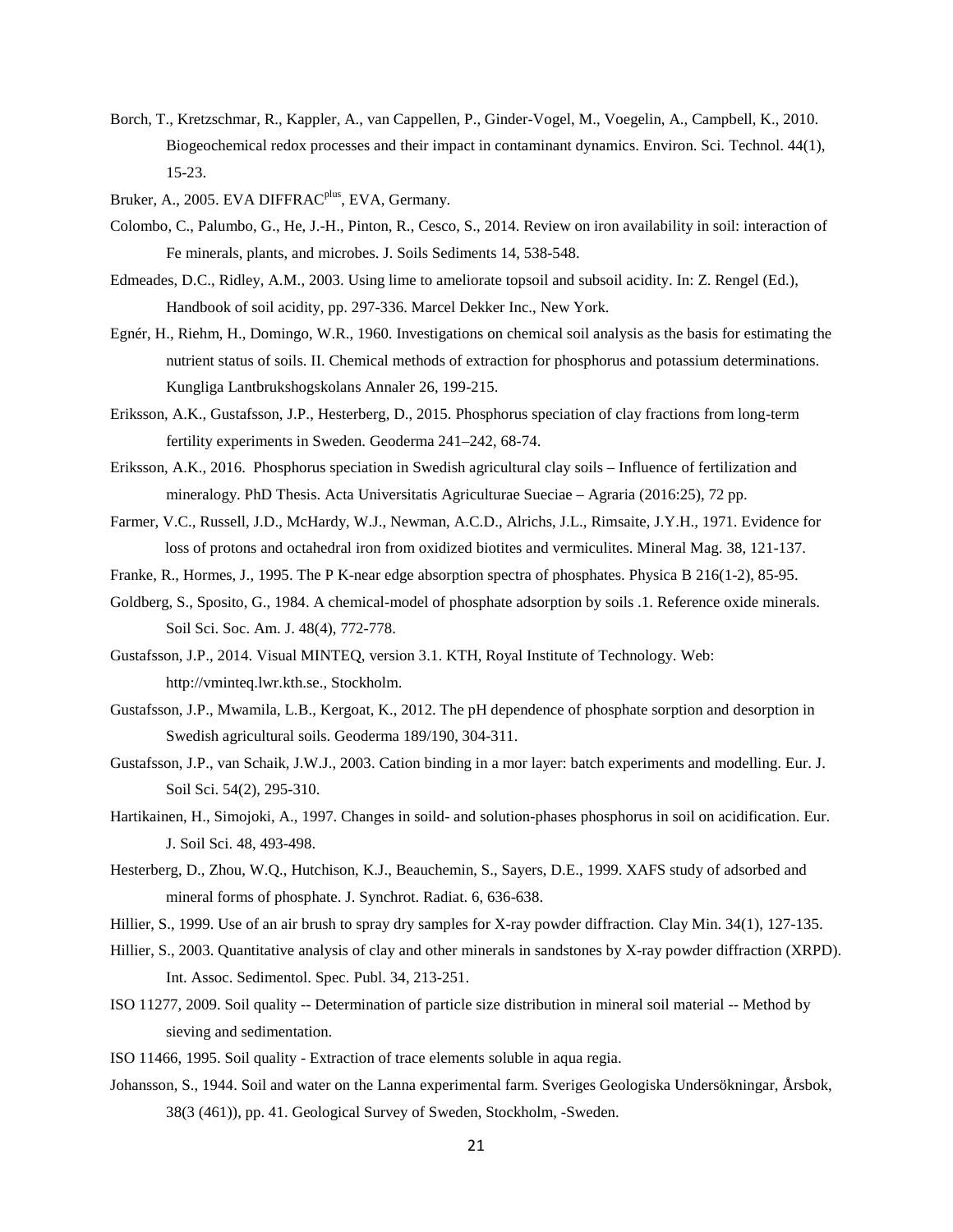- Karathanasis, A.D., Shumaker, P.D., 2009. Organic and inorganic phosphate interactions with soil hydroxyinterlayered minerals. J. Soils Sediments 9(5), 501-510.
- Khare, N., Hesterberg, D., Beauchemin, S., Wang, S.L., 2004. XANES determination of adsorbed phosphate distribution between ferrihydrite and boehmite in mixtures. Soil Sci. Soc. Am. J. 68(2), 460-469.
- KLS, 1965. Kungliga Lantbruksstyrelsens kungörelse med bestämmelser för undersökning av jord vid Statens Lantbrukskemiska Kontrollanstalt och Lantbrukskemisk Kontrollstation och Lantbrukskemisk Station med statens fastställda stadgar. (The announcement of the Royal Agriculture Administration for Soil Analysis at the Agricultural Chemistry National Institute and control stations and agricultural stations ruled by governmental regulations.) [in Swedish.]. Kungliga Lantbruksstyrelsen, Stockholm, Sweden.
- Klysubun, W., Sombunchoo, P., Deenan, W., Kongmark, C., 2012. Performance and status of beamline BL8 at SLRI for X-ray absorption spectroscopy. J. Synchrotron Radiat. 19, 930-936.
- Manning, B.A., Goldberg, S., 1996. Modeling arsenate competitive adsorption on kaolinite, montmorillonite and illite. Clay Clay Min. 44(5), 609-623.
- Mattson, S., Williams, E.G., Koutler-Andersson, E., et al., 1950. Phosphate relationships of soil and plant. 5. Forms of P in the Lanna soil. Kungliga Lantbrukshögskolans Annaler 17, 130-140.
- McDowell, R.W., Cade-Menun, B., Stewart, I., 2007. Organic phosphorus speciation and pedogenesis: analysis by solution P-31 nuclear magnetic resonance spectroscopy. Eur. J. Soil Sci. 58(6), 1348-1357.
- Moore, D.M., Reynolds, R.C., 1997. X-ray diffraction and the identification and analysis of clay minerals. Second edition. Oxford University Press.
- Neumann, A., Torstensson, G., Aronsson, H., 2011. Losses of nitrogen and phosphorus via the drainage system from organic crop rotations with and without livestock on a clay soil in southwest Sweden. Organic Agriculture 1(4), 217-229.
- Omotoso, O., McCarty, D.K., Hillier, S., Kleeberg, R., 2006. Some successful approaches to quantitative mineral analysis as revealed by the 3rd Reynolds Cup contest. Clays Clay Miner. 54(6), 748-760.
- Prietzel, J., Dümig, A., Wu, Y., Zhou, J., Klysubun, W., 2013. Synchrotron-based P K-edge XANES spectroscopy reveals rapid changes of phosphorus speciation in the topsoil of two glacier foreland chronosequences. Geochim. Cosmochim. Acta 108, 154-171.
- Ravel, B., Newville, M., 2005. ATHENA, ARTEMIS, HEPHAESTUS: data analysis for X-ray absorption spectroscopy using IFEFFIT. J. Synchrotron Radiat. 12, 537-541.
- Ravel, B., 2009. ATHENA User's Guide.
- Reynolds, R.C., Jr., 1985. NEWMOD: a computer program for the calculation of one-dimensional diffraction patterns of mixed-layered clays. Hanover, NH, USA.
- Schwertmann, U., 1991. Solubility and dissolution of iron oxides. Plant Soil 130, 1-25.
- Tannazi, F., Bunker, G., 2005. Determination of chemical speciation by XAFS. Phys. Scripta 115, 953-956.
- Ulén, B., Snäll, S. 2007. Forms and retention of phosphorus in an illite clay soil profile with a history of fertilization with pig manure and mineral fertilisers. Geoderma 137, 455-465.
- Walker, T.W., Syers, J.K., 1976. Fate of phodphorus during pedogenesis. Geoderma 15(1), 1-19.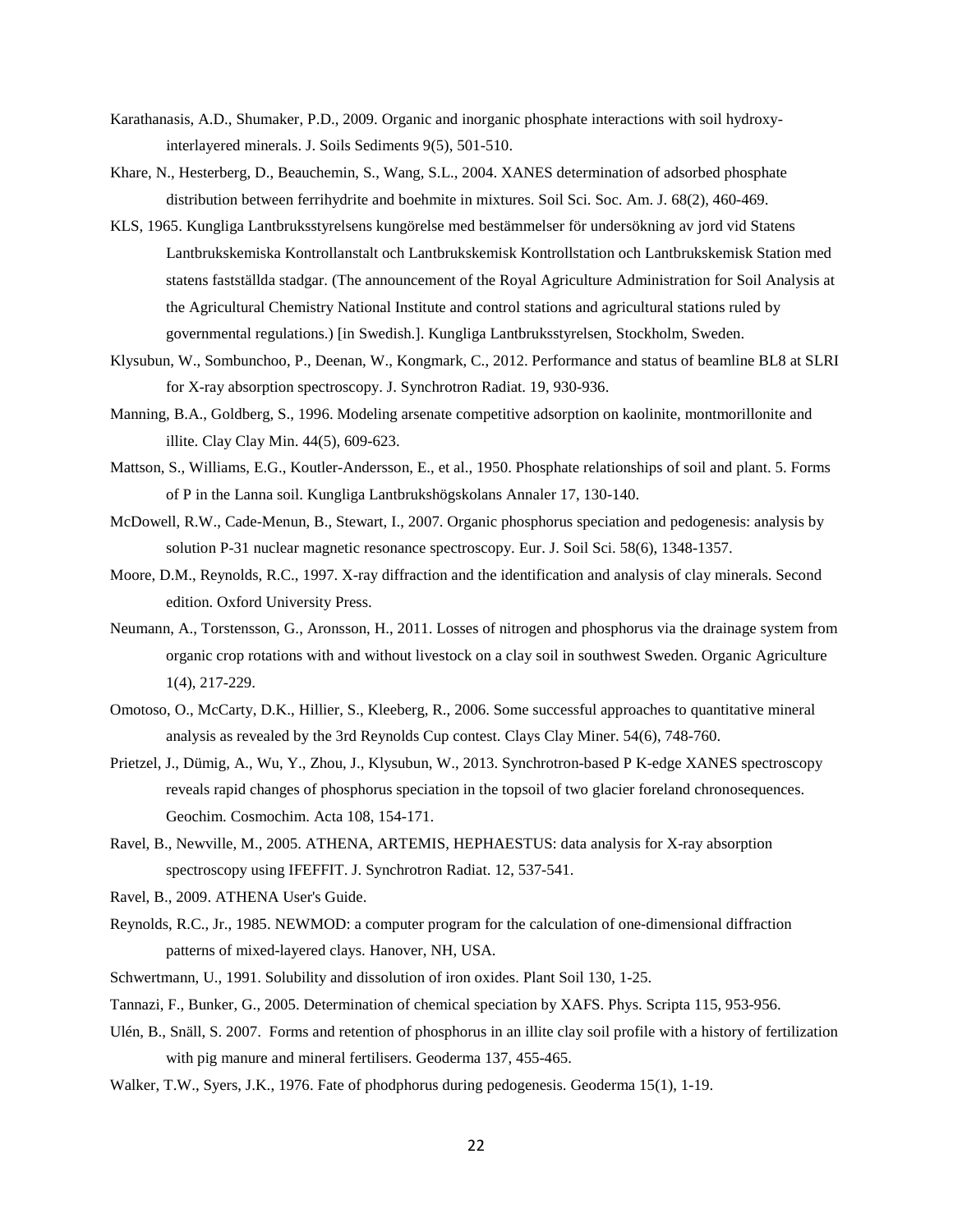- Van der Houwen, J.A.M., Valsami-Jones, E., 2001. The application of calcium phosphate precipitation chemistry to phosphorus recovery: The influence of organic ligands. Environ. Technol. 22(11), 1325-1335.
- Van Reeuwijk, L.P., 1995. Procedures for Soil Analyses. International Soil Reference and Information Centre, Wageningen, Netherlands.
- Weber, K.A., Achenbach, L.A., Coates, J.D., 2006. Microorganisms pumping iron: anaerobic microbial iron oxidation and reduction. Nature 4, 752-764.
- Weng, L.P., Vega, F.A., Van Riemsdijk, W.H., 2011. Competitive and synergistic effects in pH dependent phosphate adsorption in soils: LCD modeling. Environ. Sci. Technol. 45(19), 8420-8428.
- Werner, F., Prietzel, J., 2015. Standard protocol and quality assessment of soil phosphorus speciation by P K-edge XANES spectroscopy. Environ. Sci. Technol. 49(17), 10521-10528.
- Wolf, A.M., Baker, D.E., 1990. Colorimetric method for phosphorus measurements in amminium oxalate soil extracts. Commun. Soil Sci. Plant Anal. 21(19-20), 2257-2263.
- Zhu, Y., Duan, G., Chen, B., Peng, X., Chen, Z., Sun, G., 2014. Mineral weathering and element cycling in soilmicroorganism-plant system. Science China; Earth sciences 57(5), 888-896.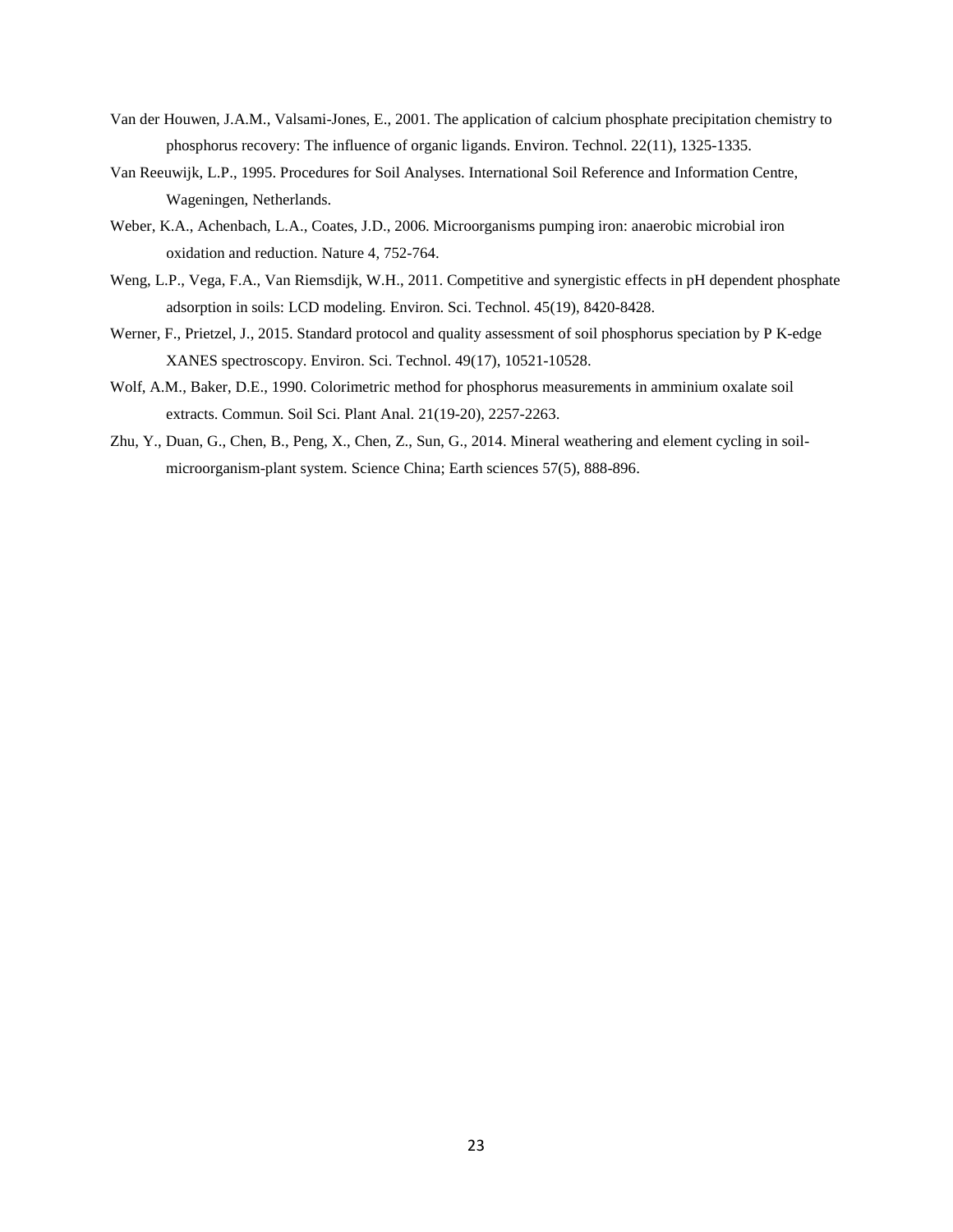# **Evolution of phosphorus speciation with depth in an agricultural soil profile**

Ann Kristin Eriksson<sup>a,\*</sup>, Stephen Hillier<sup>a,b</sup>, Dean Hesterberg<sup>c</sup>, Wantana Klysubun<sup>d</sup>, Barbro Ulén<sup>a</sup> and Jon Petter Gustafsson<sup>a,e</sup>

*a Department of Soil and Environment, Swedish University of Agricultural Sciences, P.O. Box 7014, SE-75007, Uppsala, Sweden.*

*b The James Hutton Institute, Craigiebuckler, Aberdeen, AB15 8QH, United Kingdom c Department of Soil Science, North Carolina State University, Box 7619, Raleigh, NC 27695-7619, U.S.*

*d Synchrotron Light Research Institute (SLRI), 111 University Avenue, Muang District, Nakhon Ratchasima 30000, Thailand e Division of Land and Water Resources Engineering, KTH Royal Institute of Technology, Teknikringen 76, 100 44 Stockholm, Sweden.*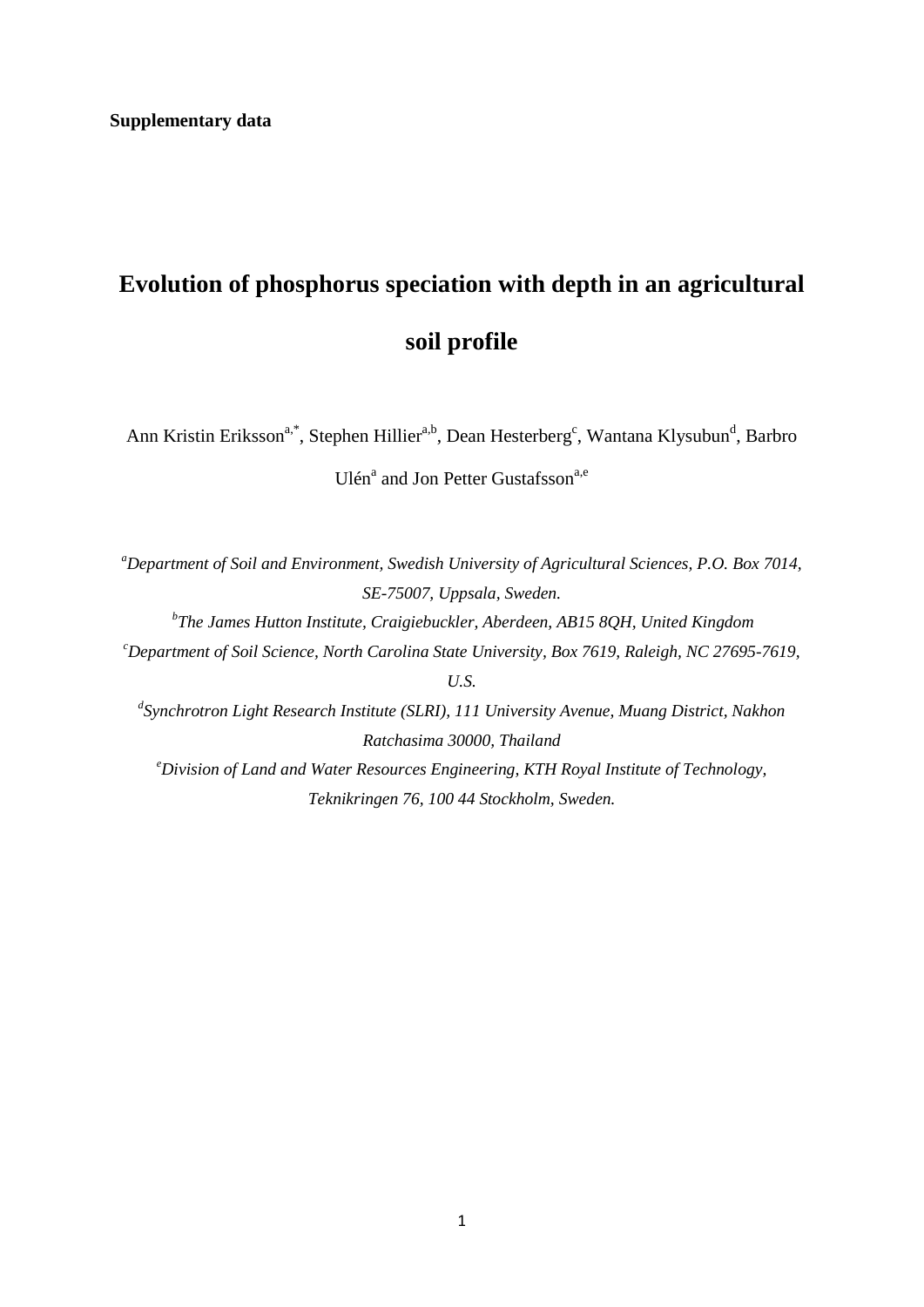# **Content:**

# **XANES standards.**

**Fig. S1:** XANES spectra for the standards used for the LCF analyses

**Fig. S2:** Diffractograms for the synthesised standards used for the LCF analyses of the

XANES spectra.

**Fig. S3:** Diffractograms for the bulk soil mineralogy

**Fig. S4:** Diffractograms for the air dried clay fractions

**Fig. S5:** Diffractograms for the glycolated clay fractions

**Fig. S6:** Diffractograms for the clay fractions heated to 300°C

**Fig. S7:** Diffractograms for the K-saturated clay fractions heated to 300°C

**Fig. S8:** XANES spectra with LCF fit for the soil samples where the clay fraction was used as a standard

**Fig. S9:** XANES spectra with LCF fit for the clay fraction samples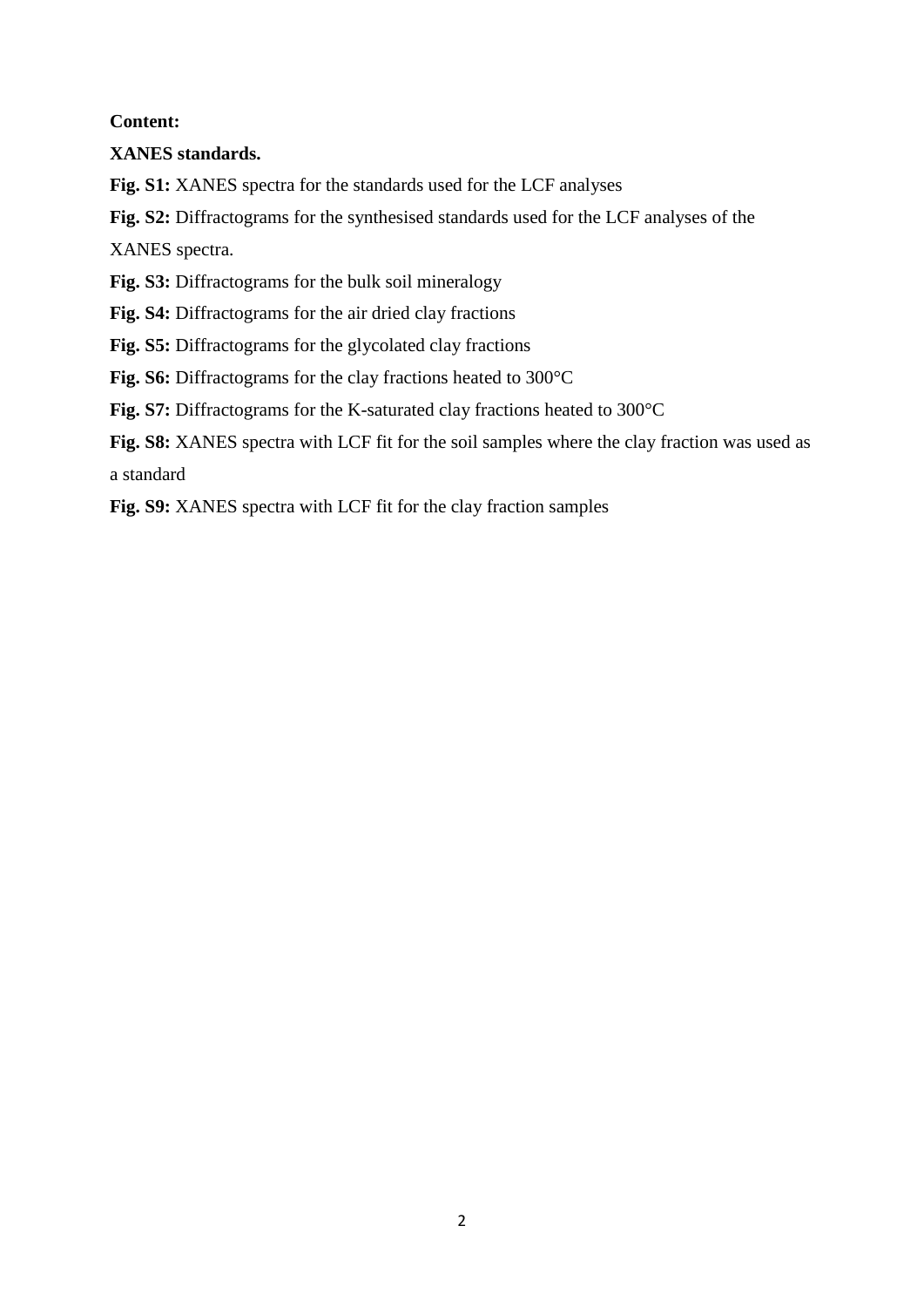## **XANES standards**

#### *Preparation of XANES standards*

A set of standards containing minerals, amorphous minerals, P adsorbed to oxides and organic phosphates were used for the LCF analysis. Four different types of apatite, brushite, monetite, octacalcium phosphate, strengite, struvite and variscite were obtained from the mineral library of the James Hutton Institute and verified by XRD. Hydroxyapatite, octacalcium phosphate, monetite, two types of strengite, FePO<sub>4</sub>, vivianite, variscite and wavelite were obtained from the mineral library of North Carolina State University. Amorphous minerals were synthesised at the laboratory and verified by XRD. Amorphous calcium phosphate was synthesized according to Eveborn et al. (2009). Amorphous aluminum phosphate and amorphous iron phosphate were synthesized according to Roncal-Herrero et al. (2009). These standards were confirmed to be amorphous by XRD. Standards with adsorbed P were prepared with gibbsite, goethite, amorphous aluminum hydroxide and ferrihydrite. Amorphous aluminum hydroxide was prepared according to Gastuche and Herbillon (1962) and verified by XRD. The sorption experiment was carried out by letting 1 mL of the prepared suspension (~0.6 mol/L Al) equilibrate with 87 mL 2.25 µM P with pH adjusted to 6.5. Ferrihydrite was prepared according to the method of Swedlund and Webster (1999) and Schwertmann and Cornell (2000), according to which 17.92 mL ferrihydrite suspension (~36 mmol/L Fe) was equilibrated with 41.3 mL 3 mM  $NaH<sub>2</sub>PO<sub>4</sub>$  and 80.78 mL ultrapure water. The reaction product was verified with XRD to be 2-line ferrihydrite. Phytic acid salts with Na and Ca and lecithin were obtained from Sigma-Aldrich (St. Louis, MI, US).

## *Collection of standard spectra*

Phosphorus K-edge XANES spectra were collected at beam line BL8 at the Synchrotron Light Research Institute, Nakhon Ratchasima, Thailand. All standards were diluted to have a concentration lower than 800 mmol P  $kg^{-1}$  to avoid self-adsorption (Beauchemin et al., 2003). The samples were mounted on P-free Kapton tape. The beamline was equipped with an InSb (111) crystal monochromator and the flux was 1.3 x  $10^9$  to 6 x  $10^{10}$  photons s<sup>-1</sup>. The size of the beam was approximately 12.5 x 0.9 mm in transmission mode. Data were collected using a solid state 13-element Ge detector fluorescence detector. The energy was calibrated from phosphorus powder to 2145.8 eV. Each XANES spectrum was recorded within the energy range of 2100 to 2320 eV. The step size varied and was 2 eV between 2100 and 2132 eV, 1 eV between 2132 and 2144 eV, 0.2 eV between 2144 and 2153 eV, 0.3 eV between 2153 and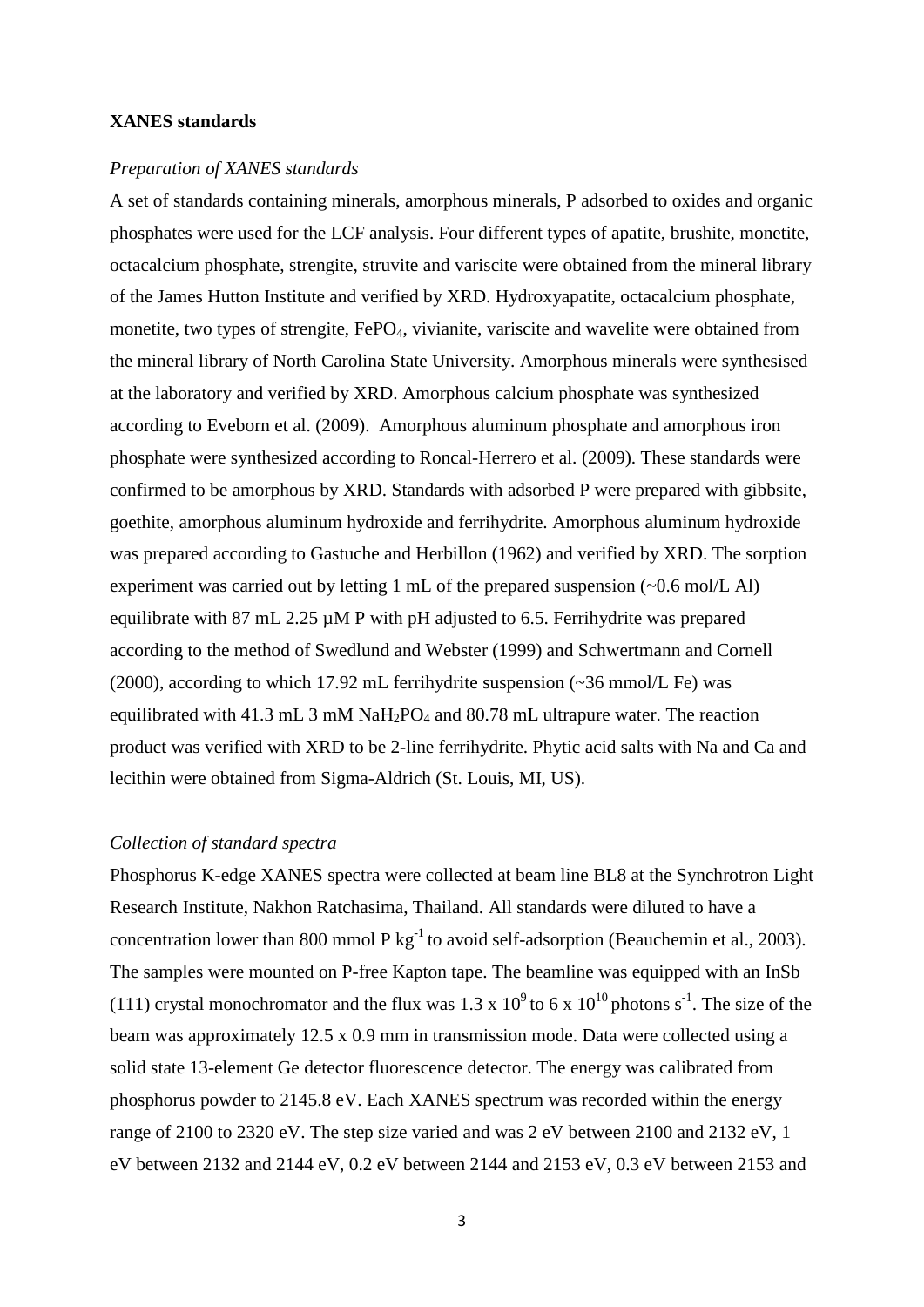2182 eV, and 5 eV between 2182 and 2320 eV. All measurements were recorded during 3 s. The sample compartment was filled with He gas during data collection.

# *Data treatment of standards*

All standard were background-adjusted with a linear function between -30 eV and -10 eV relative to  $E_0$  and normalised using a linear function in the post-edge region from +30 eV to +45 eV relative to  $E_0$ .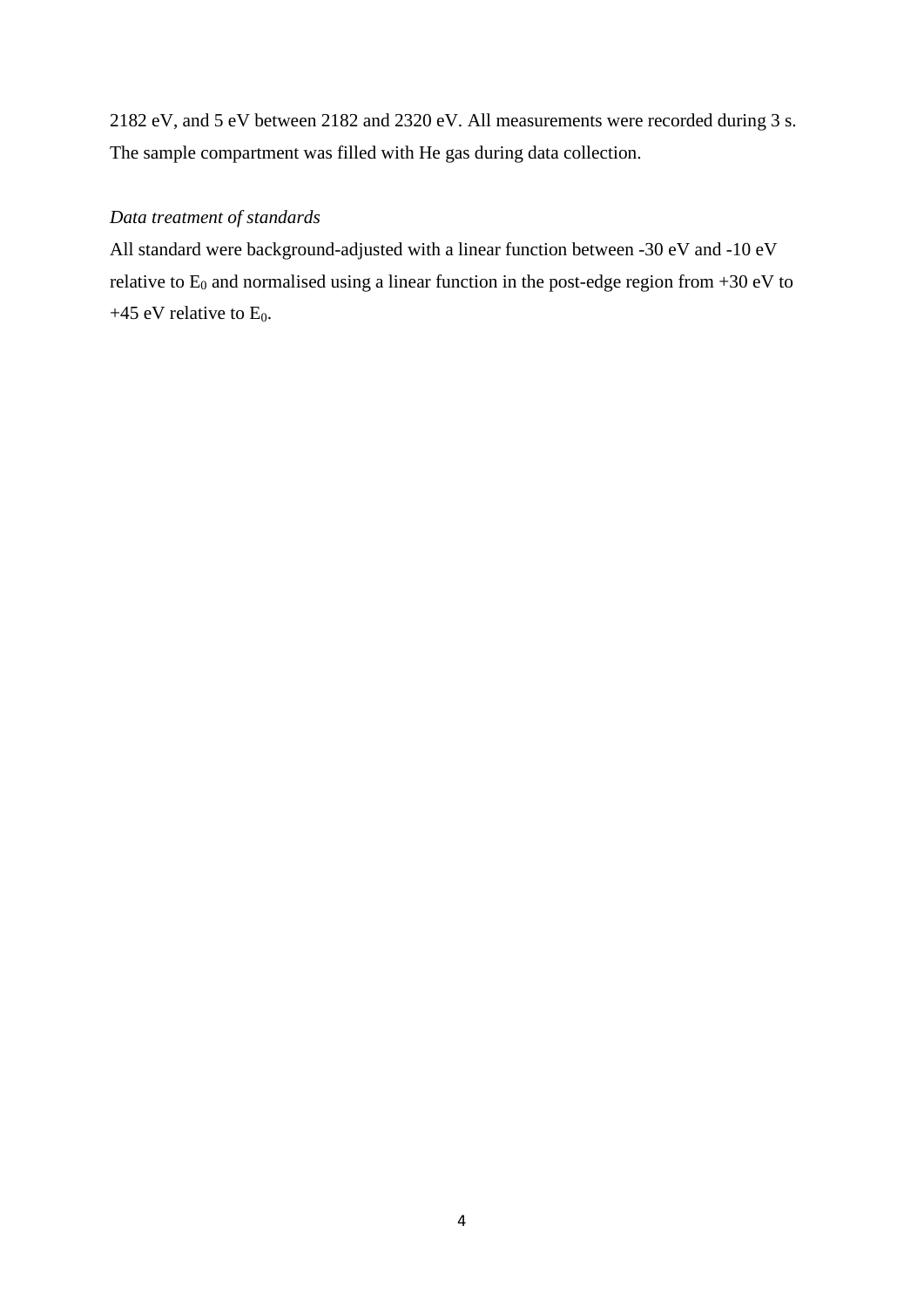

**Fig. S1:** XANES spectra for the standards used for the LCF analyses of the soil and clay fraction samples.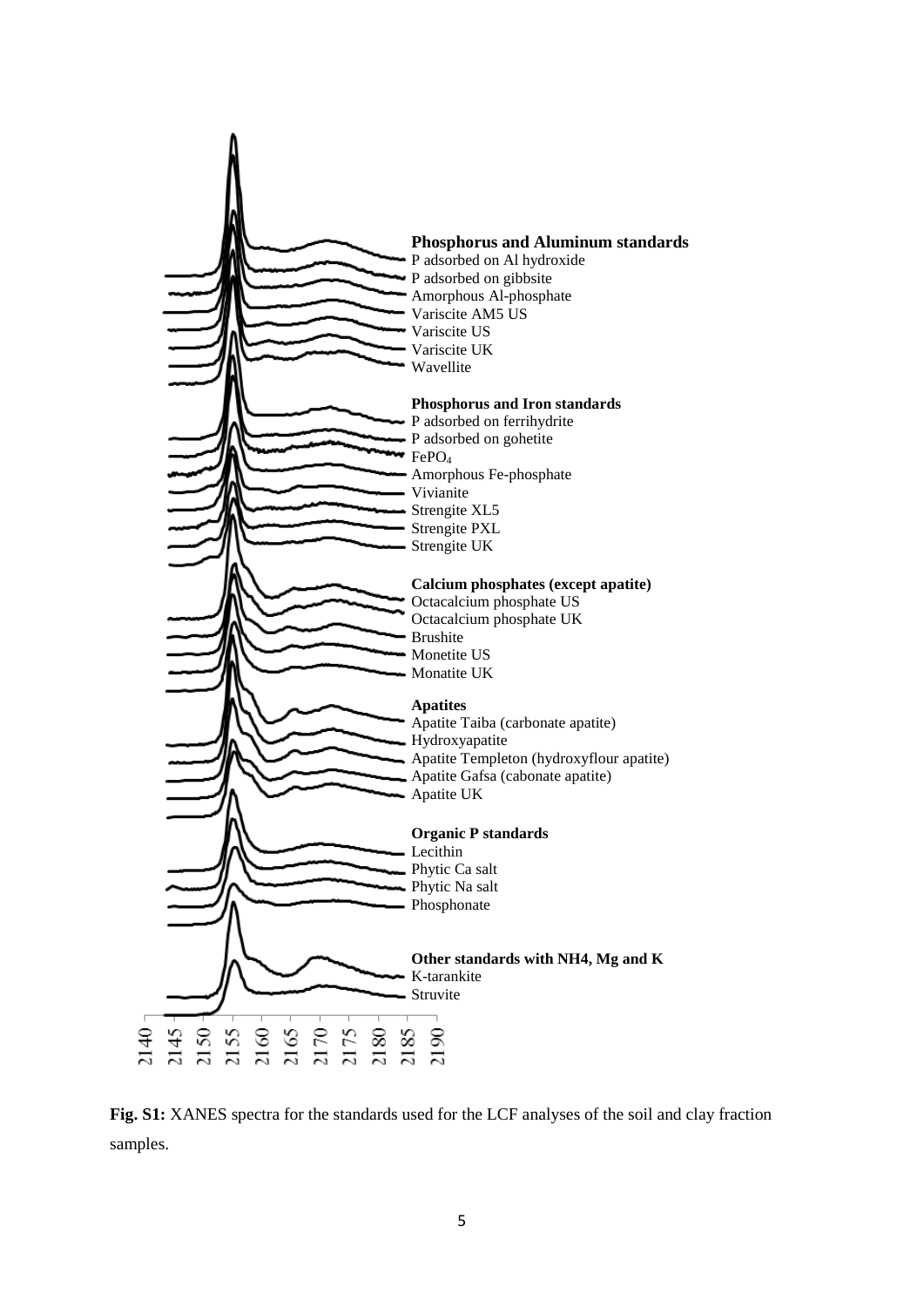

**Fig. S2:** Diffractograms for the synthesized standards used for the LCF analyses of the XANES spectra. The peaks observed in the amorphous aluminum phosphate originate from a contamination of crystalline  $KNO_3$  and in amorphous aluminum hydroxide from crystalline NaNO<sub>3</sub>.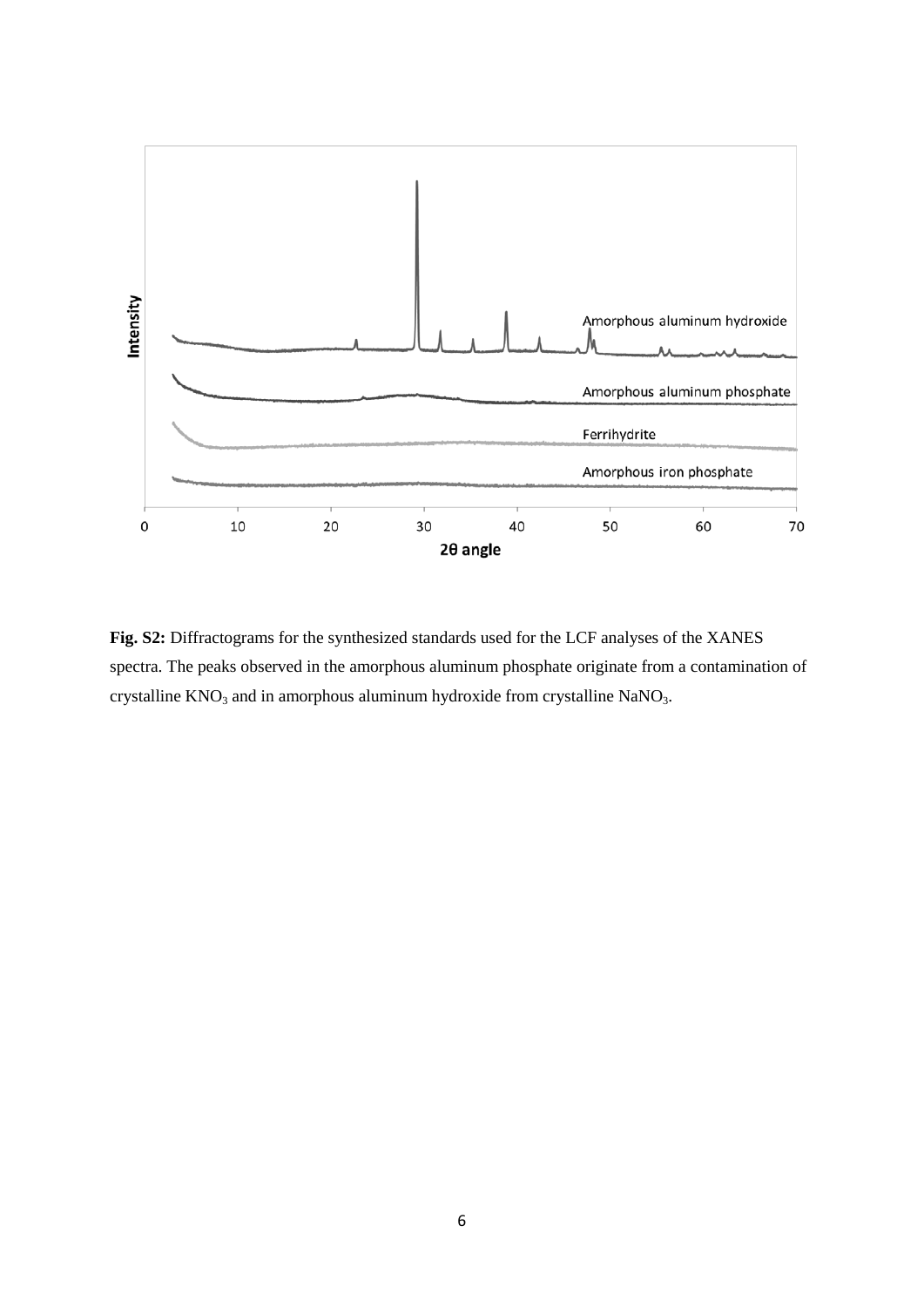

**Fig S3:** Diffractogram for the bulk soil mineralogy from the different horizons in the soil profile.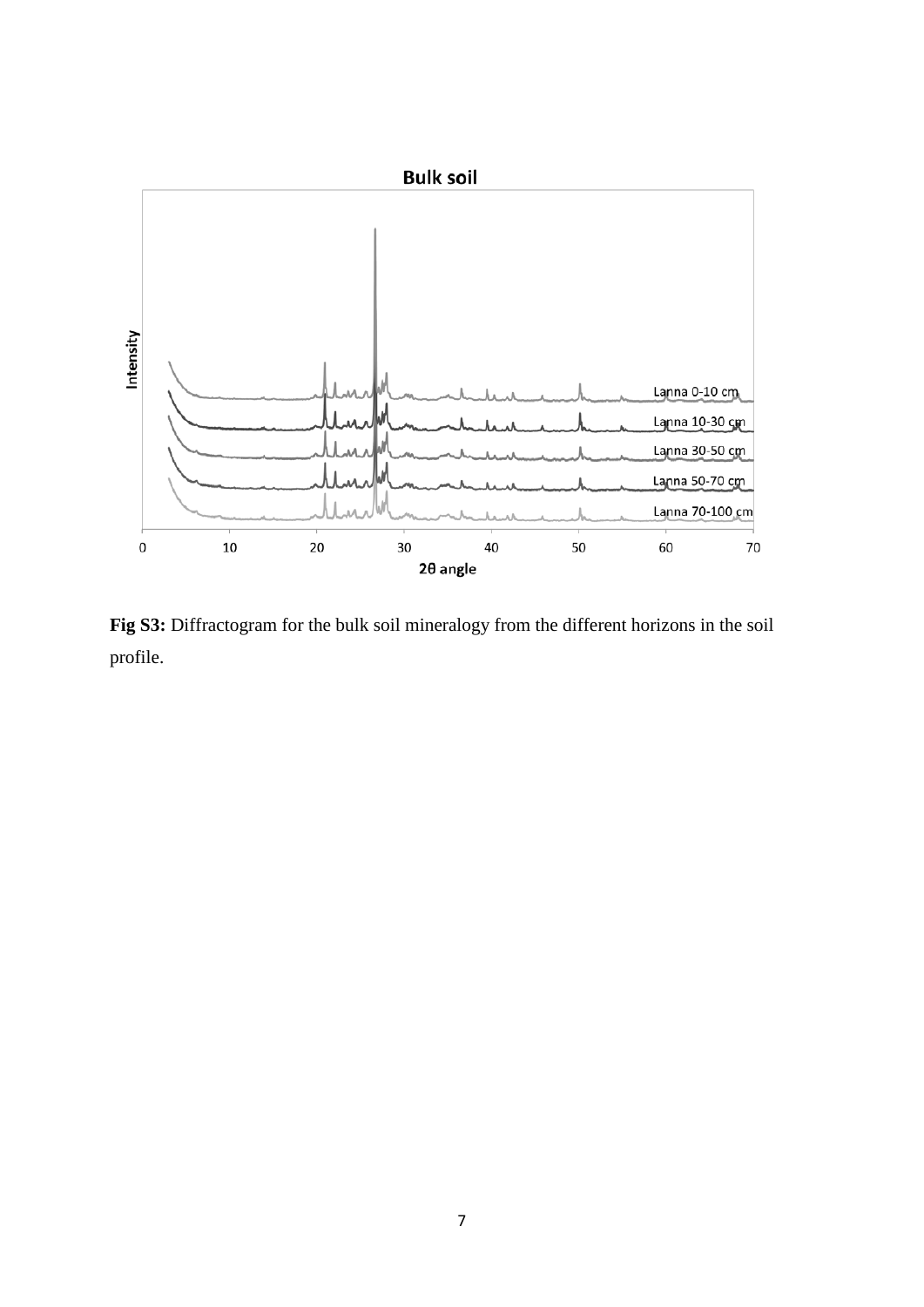

**Fig S4:** Diffractograms for the air dried clay fractions from the different horizons in the soil profile.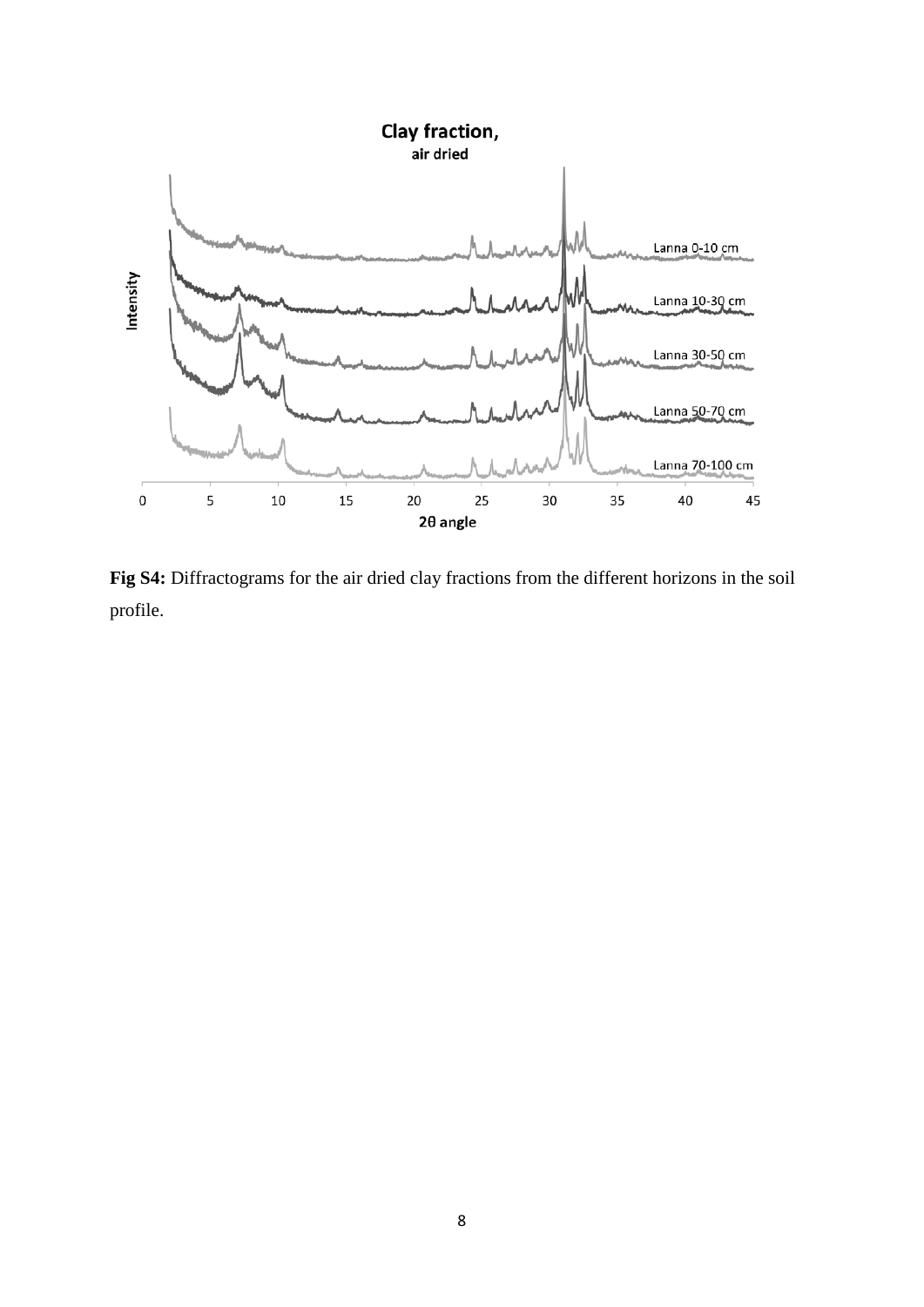

**Fig. S5:** Diffractograms for the glycolated clay fractions from the different horizons in the soil profile.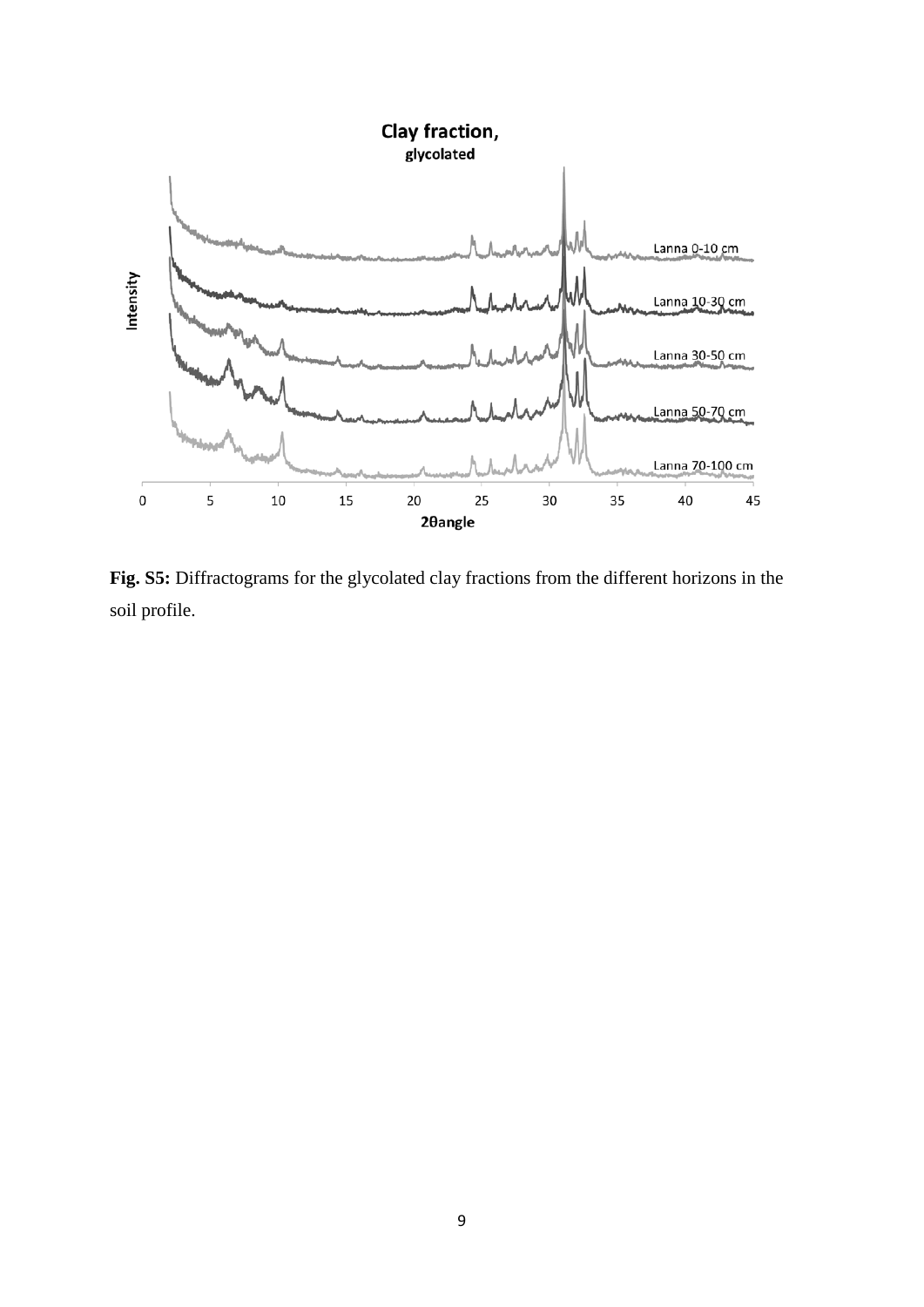

**Fig. S6:** Diffractograms for the clay fractions heated to 300°C from the different horizons in the soil profile.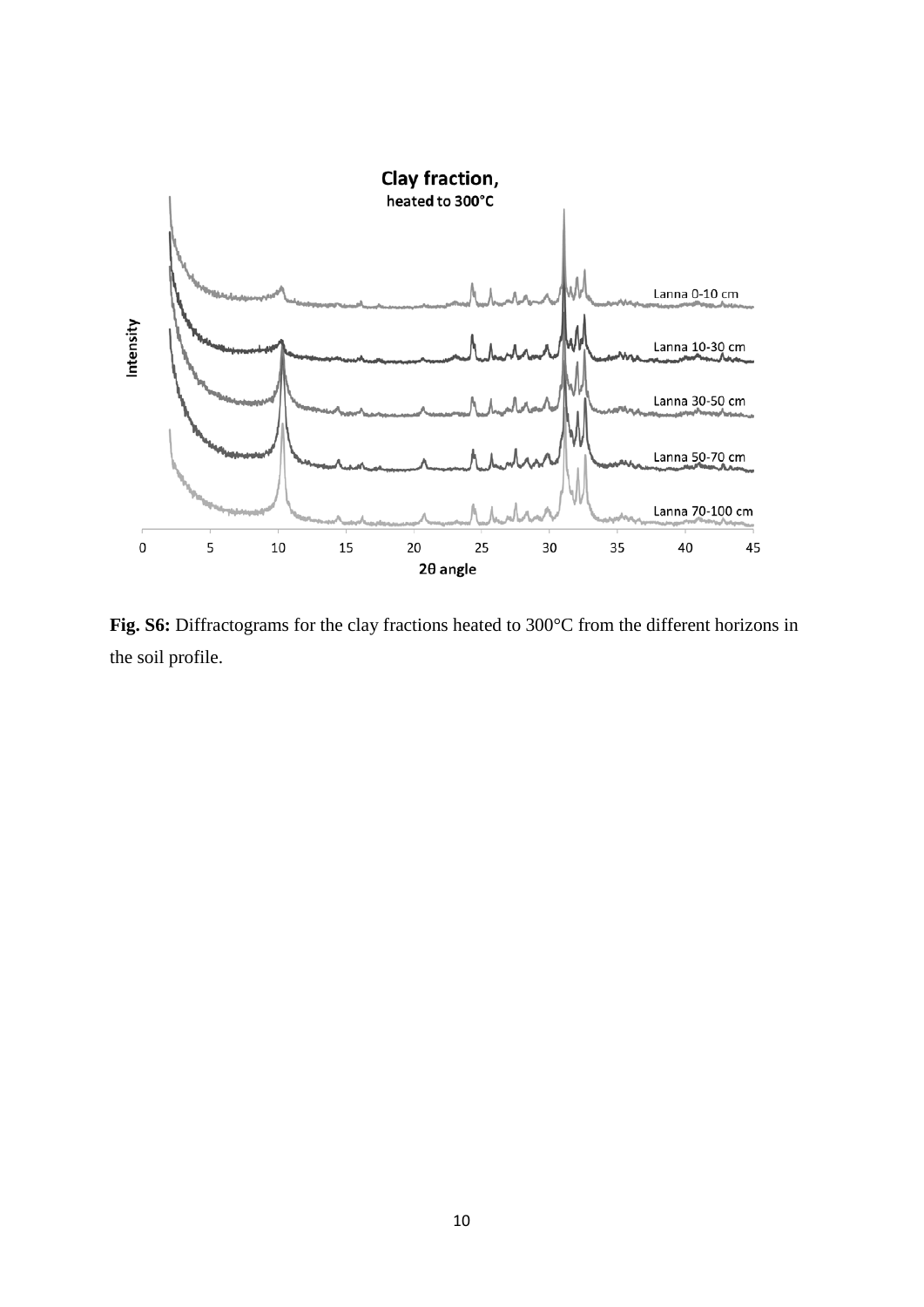

**Fig. S7:** Diffractograms for the K-saturated clay fractions heated to 300°C from the different horizons in the soil profile.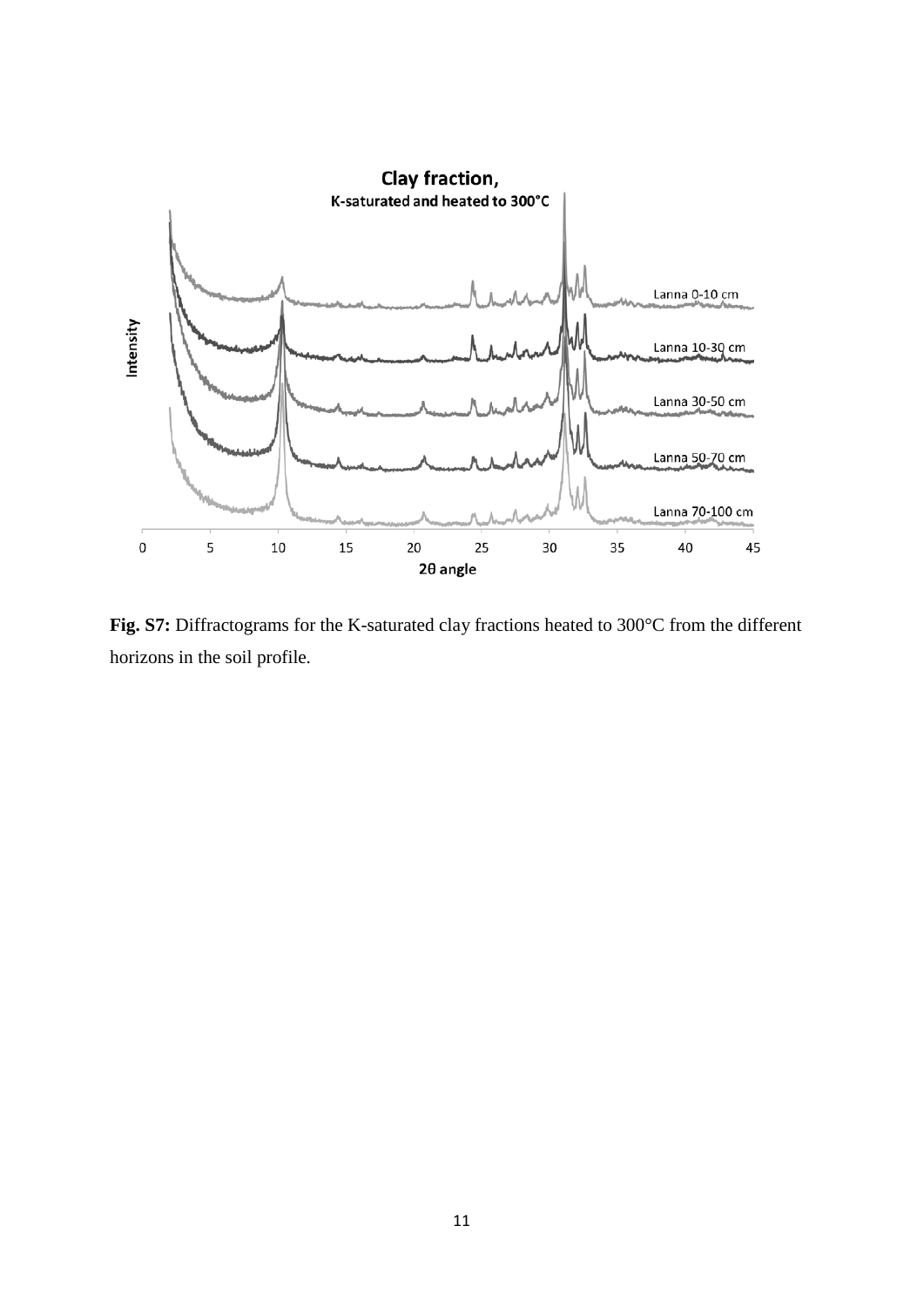

**Fig. S8:** XANES spectra with LCF fit for the clay fraction samples for a) Lanna 0-10 cm b) Lanna 10-30 cm c) Lanna 30-50cm d) Lanna 50-70 cm and e) Lanna 70-100 cm.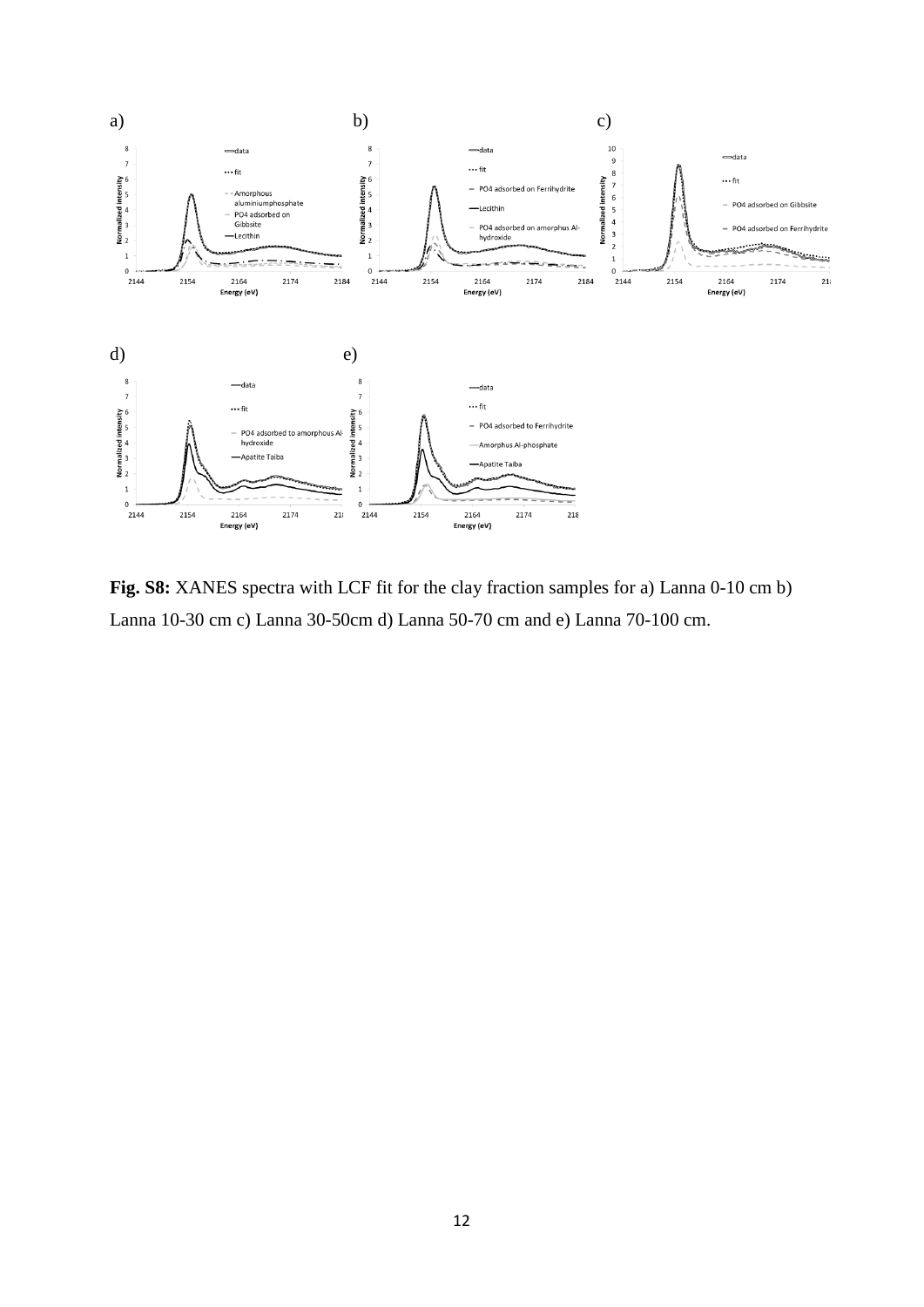

**Fig. S9:** XANES spectra with LCF fit for the bulk soil with clay fraction samples as a standard a) Lanna 0-10 cm b) Lanna 10-30 cm c) Lanna 30-50cm d) Lanna 50-70 cm and e) Lanna 70-100 cm.